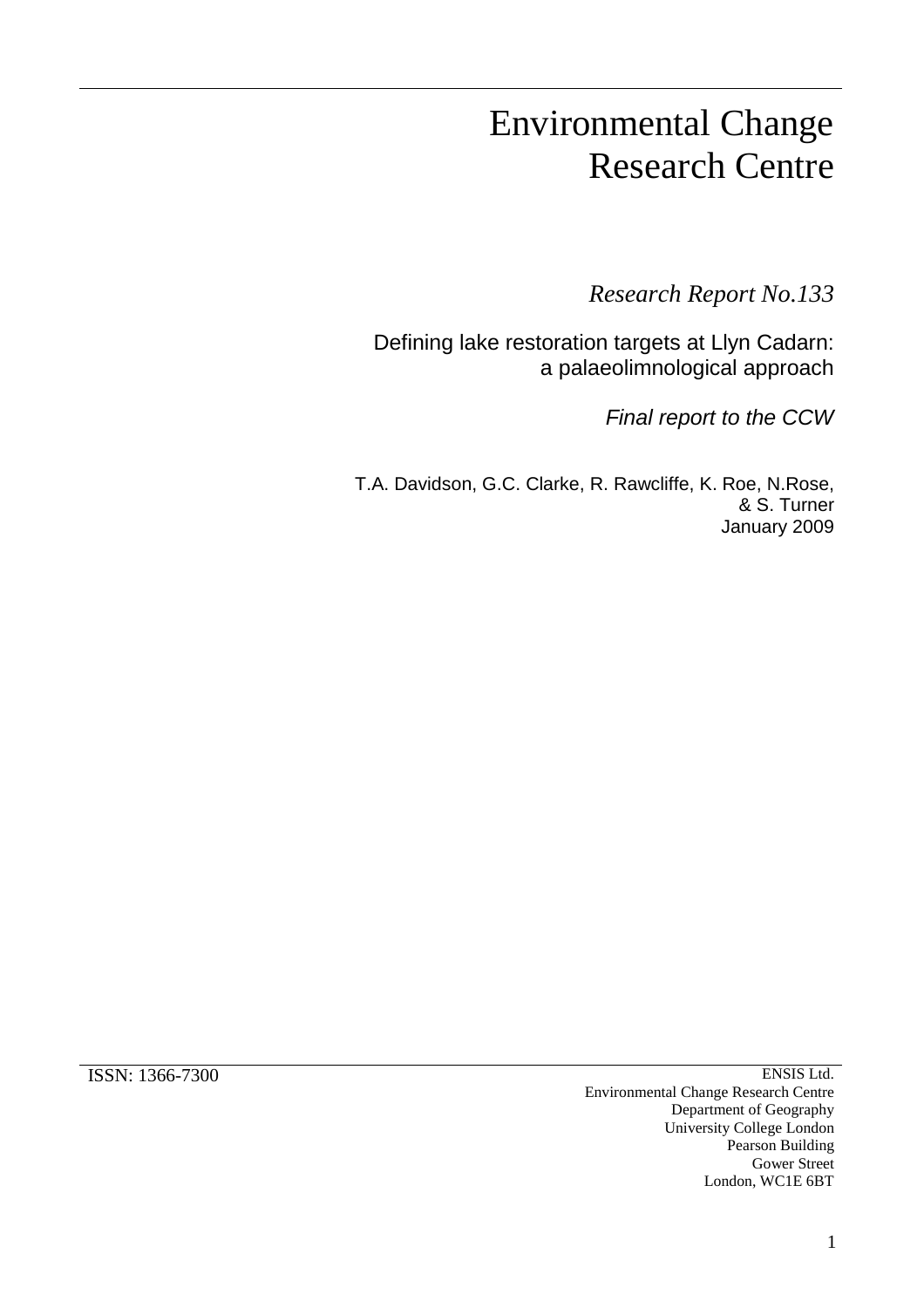## **List of Contributors**

Tom Davidson, Gina Clarke, Ruth Rawcliffe, Neil Rose, Kevin Roe and Simon Turner

ENSIS Ltd. / Environmental Change Research Centre, University College London, Pearson Building, Gower Street, London, WC1E 6BT

### **Acknowledgments**

The authors would like to thank 'Big' Ben Goldsmith, James Shilland, Juliane Wischnewski and Fin for field assistance.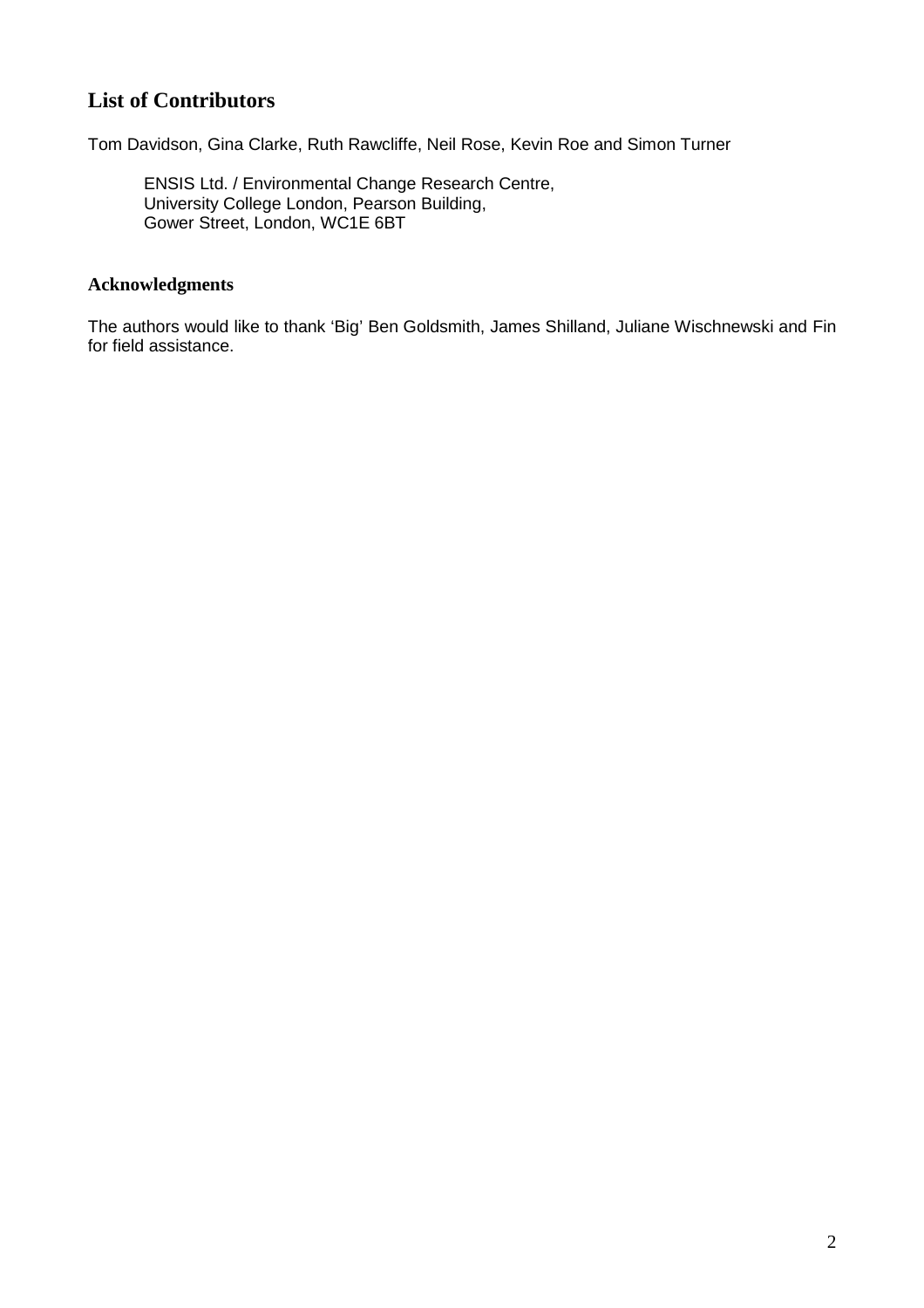## Table of contents

# List of figures

| Figure 1 Depths and coring location of CADA3                  |    |
|---------------------------------------------------------------|----|
| Figure 2 Sediment core stratigraphy of CADA3                  |    |
| Figure 3 SCP concentration in CADA3                           | 10 |
| Figure 4 P concentrations (mg $g^{-1}$ as $P_2O_3$ ) in CADA3 | 11 |
| Figure 5 Summary plant macrofossil stratigraphy from CADA3    | 13 |
| Figure 6 Summary cladoceran stratigraphy from CADA3           | 14 |

## List of tables

Table 1 SCP chronology for CADA3

 $\bar{H}$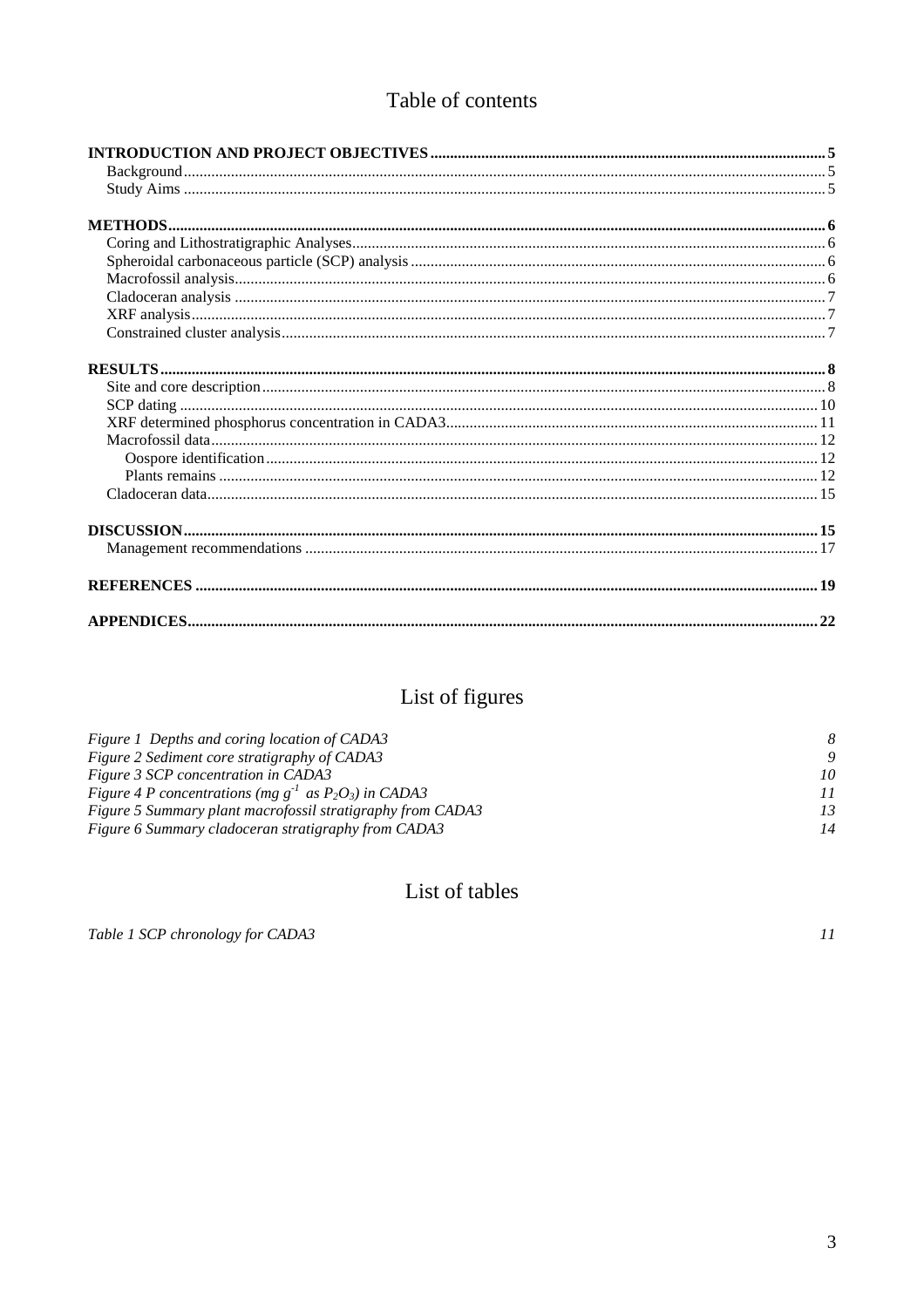#### **Executive summary**

This is the final report to the Countryside Council for Wales under contract FC 73-02-355: Defining Lake restoration targets at Llyn Cadarn: a palaeolimnological approach. The report employs palaeolimnological techniques to evaluate the degree of environmental change at Llyn Cadarn, Anglesey.

A single large diameter 75 cm long core (CADA3) was extracted from Llyn Cadarn in September 2007. The report describes the lithostratigraphy of CADA3 and presents results of spheroidal carbonaceous particle (SCP) analysis. Sedimentary phosphorus concentrations were determined for the core. Plant and animal macrofossil and cladoceran data was carried out on ten levels of the core. In addition a new technique for the identification of *Characeae* from their oospores was applied to the oospores found in CADA3.

The SCP chronology was not reliable for dates prior to 1950 but provided dates for the period after 1950. Prior to this dates were ascribed to the core but must be treated with caution. The physical, chemical and biological data for the core were in good agreement of the timing and nature of change in the biological structure and function of Llyn Cadarn. A point at between 45 and 40 cm in the core represents time at which eutrophication appears to have deleteriously impacted upon the site.

The macrofossil data for the site suggest that there were important changes in the submerged flora of the site before 45 cm. The oospores data indicate there were at least three species of *Chara* present below 65 cm, consisting of *C. vulgaris* type, *C. hispida* and *C. aspera* type, along with *Potamogeton* and *Callitriche* spp. These remains changed above 65 cm suggesting a shift from *Chara* to fine-leaved *Potamogeton* by 45 cm, a change often associated with nutrient enrichment.

The analysis of cladoceran data showed a shift from the dominance of benthic to pelagic taxa over the period represented by the core. *Daphnia* became more abundant above 45 cm and pelagic taxa became more numerous than plant associated taxa, a pattern which has been shown to reflect nutrient enrichment.

If the assemblages at the base of the core, which is almost certainly at least 200 years old are taken as a 'reference' community this study has gone some way to defining the vegetation targets for Llyn Cadarn. The community should contain a number of *Chara* species including *C. vulgaris* type, *C. hispida* and *C. aspera* along with *Potamogeton* species.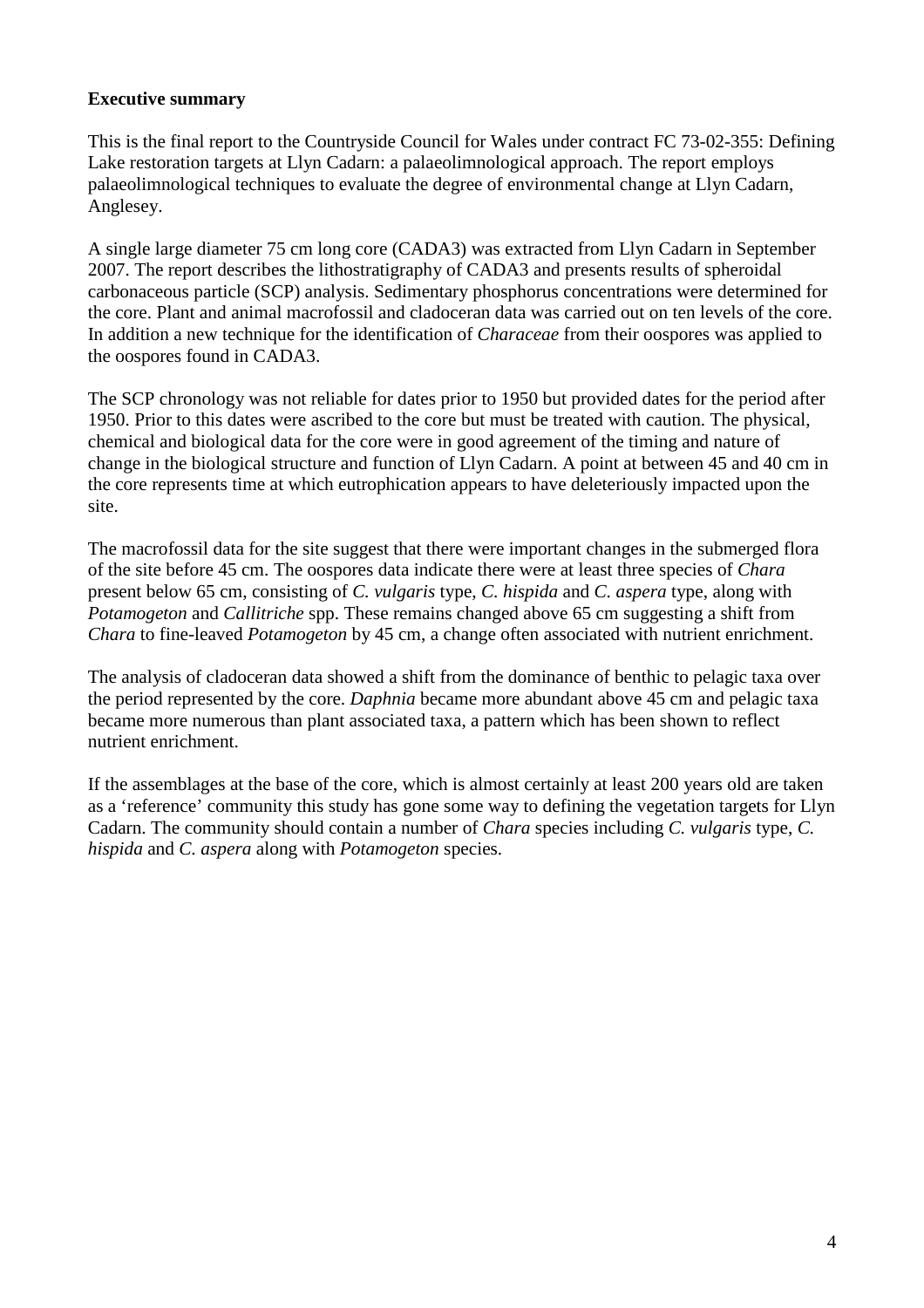## <span id="page-4-0"></span>**INTRODUCTION AND PROJECT OBJECTIVES**

## <span id="page-4-1"></span>**Background**

Llyn Cadarn is a small lake within Cors Goch SSSI and National Nature Reserve, and part of the Anglesey Fens Special Areas of Conservation (SAC). The lake is a kettle-hole less than 1ha in area but about 6m deep and is designated as a 'Hard water with *Chara*'. It has a dense floating fringe of *Cladium* / *Phragmites* swamp, with a narrow band of water lilies (*Nymphaea alba* and *Nuphar lutea*) and has been recorded as supporting various uncommon macrophytes including the near threatened rugged stonewort *Chara rudis* and long-leaved pondweed *Potamogeton* x *zizii* (Stewart 2004). Llyn Cadarn is a well buffered, calcium rich lake with pH values consistently above 7.5, reflecting the carboniferous limestone dominance in the catchment, reflected in a high alkalinity of 2995 μ-equivalents. Phosphorus concentrations require further investigation (2005 / 2006 data to follow), but an annual mean SRP value of 12  $\mu$ gl<sup>-1</sup> and chlorophyll *a* values greater than 10  $\mu$ gl<sup>-1</sup>, suggests slightly elevated nutrient status (mesotrophic) consistent with the low-lying nature of the site and high percentage of improved agricultural land in the catchment. Nitrate levels are relatively high with an annual mean of 1.64 mgL<sup>-1</sup> and a winter high of 3.08 mgL<sup>-1</sup> (Goldsmith et al. 2006) which has been associated with declines in hydrophyte species richness (James et al. 2005). Further details of the site can be found in Stewart (2004), Goldsmith et al. (2006) and Burgess et al. (2006).

The decline in ecological quality and conservation value of European fresh waters is an all too common phenomenon. In lowland Britain the main anthropogenic impact on aquatic systems is that associated with elevated nutrient loading. There has been a general decline in the ecological quality and conservation value of the fresh waters as a result of eutrophication, with one of the main symptoms being elevated algal productivity. One of the changes in the ecological structure and functioning of shallow lakes in response to enrichment is an alteration in their macrophyte flora (Riis & Sand-Jensen 2001) and in extreme cases there may be the complete loss of submerged plants (Scheffer *et al*. 1993). The loss of the diversity of the macrophyte flora in shallow lakes is one of the contributing factors to the decline in their conservation value.

Recent surveys in 2003 and 2005 failed to find any charophytes (Stewart 2004; Burgess *et al*. 2006) and the site failed to attain favourable condition (Burgess *et al*. 2006), with only, *Fontinalis antipyretica* and *Lemna trisulca* were the only submerged macrophytes. There is concern that water quality in the lake may be affected by pollution in the catchment, including discharge from a disused quarry now used as a landfill site.

The extent of past *Chara* cover in Llyn Cadarn is unknown. In the absence of reliable historical information on past aquatic macrophyte communities, analysis of sedimentary macro-remains of plants (the seeds, fruits and remains of stems, leaves and rhizomes) provide a means of determining changes in the aquatic flora of a site (Birks 1980). Recent work has indicated that plant macrofossils provide a reliable means for tracking shifts in the dominant components of the submerged aquatic flora in shallow lakes (Davidson et al. 2005a).

## <span id="page-4-2"></span>**Study Aims**

The primary objective of this project is to characterise the environmental history of Llyn Cadarn, with particular reference to charophytes. In particular, the study will attempt to establish whether charophytes have been the dominant species in the recent past (i.e. since around 1900). This information will be used to set appropriate restoration and management targets for the lake.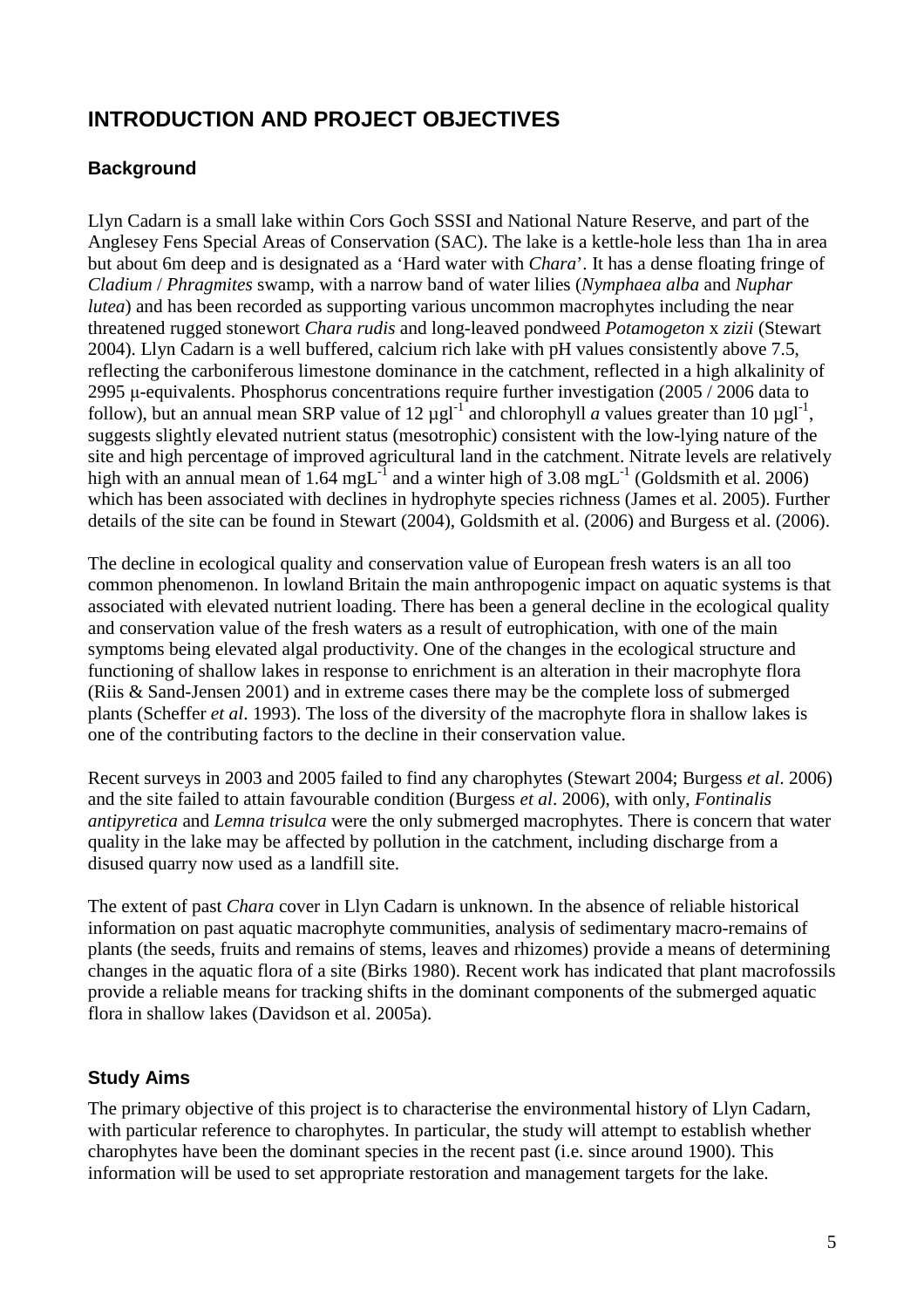## <span id="page-5-0"></span>**METHODS**

### <span id="page-5-1"></span>**Coring and Lithostratigraphic Analyses**

A sediment core was collected on the 22/09/2007 from the South West side of the lake using the 'Big Ben' corer, a custom designed and built wide diameter (150mm internal diameter) piston corer (Goldsmith et al. unpublished). The core was extruded at 1cm intervals in the field and the main characteristics of the sediment and any stratigraphic changes were noted.

The percentage dry weight (DW) for each sample was calculated by weighing approximately 1g of wet sediment in a pre-weighed crucible, from each pre-homogenised sediment layer, drying the sediment at  $105^{\circ}$ C for at least 16 hours, then reweighing the crucible. Approximate organic matter content was then determined as a percentage loss on ignition (LOI) by placing the crucible containing the dried sediment in a muffle furnace at  $550^{\circ}$ C for two hours and then reweighing. Carbonate content was calculated by returning the crucible to the furnace for two hours at  $925^{\circ}$ C and then re-weighing.

### <span id="page-5-2"></span>**Spheroidal carbonaceous particle (SCP) analysis**

Sediment samples were analysed for SCPs following the method described in Rose (1994). Dried sediment was subjected to sequential chemical attack by mineral acids to remove unwanted fractions leaving a suspension of mainly carbonaceous material and a few persistent minerals in water. SCPs are composed mostly of elemental carbon and are chemically robust. The use of concentrated nitric acid (to remove organic material), hydrofluoric acid (siliceous material) and hydrochloric acid (carbonates and bicarbonates) therefore does them no damage. A known fraction of the resulting suspension was evaporated onto a coverslip and mounted onto a microscope slide. The number of SCPs on the coverslip were counted using a light microscope at  $450\times$  magnification and the sediment concentration calculated in units of 'number of particles per gram dry mass of sediment' (gDM-1). The criteria for SCP identification under the light microscope followed Rose (2008). Analytical blanks and SCP reference material (Rose 2008) were included in each batch of sample digestions. Reference concentrations agreed with the expected values while no SCPs were observed in the blanks. The detection limit for the technique is c. 100gDM-1, and concentrations have an accuracy of c.  $\pm$  45gDM-1.

The dating of the core follows the method described in Rose et al. (1995) whereby three main features of the SCP profile are used to provide dates: the start of the record, the rapid increase in SCP concentration and the peak in SCP concentration. A later approach using cumulative SCP inventory profiles (Rose and Appleby 2005) is not applicable to CADA3 as this method requires that a full record be present so that percentiles from the cumulative curve can each be ascribed a date. This is not possible where the record is incomplete. Hence, for CADA3 the former method is used.

## <span id="page-5-3"></span>**Macrofossil analysis**

In the initial screening of the core CADA3 low numbers of oospores were recorded. Thus, the backup core taken on the same day was also extruded and screened, but did not have any greater densities of oospores. In order to maximise the number of oospores larger volumes of sediment than used in the standard methods, were analysed with adjacent levels amalgamated where necessary, thus the total volume was up to 100cm<sup>3</sup>. Ten levels from CADA3 were examined for macrofossils. Samples were sieved at 350 and 125 microns, the exact sample volume being measured by water displacement. The entire residue on the 350 micron sieve was examined under a stereo-microscope at magnifications of  $10-40\times$  and plant and animal macrofossils were enumerated. A quantitative sub-sample, approximately one tenth of the sample, from the 125 micron sieve was analysed for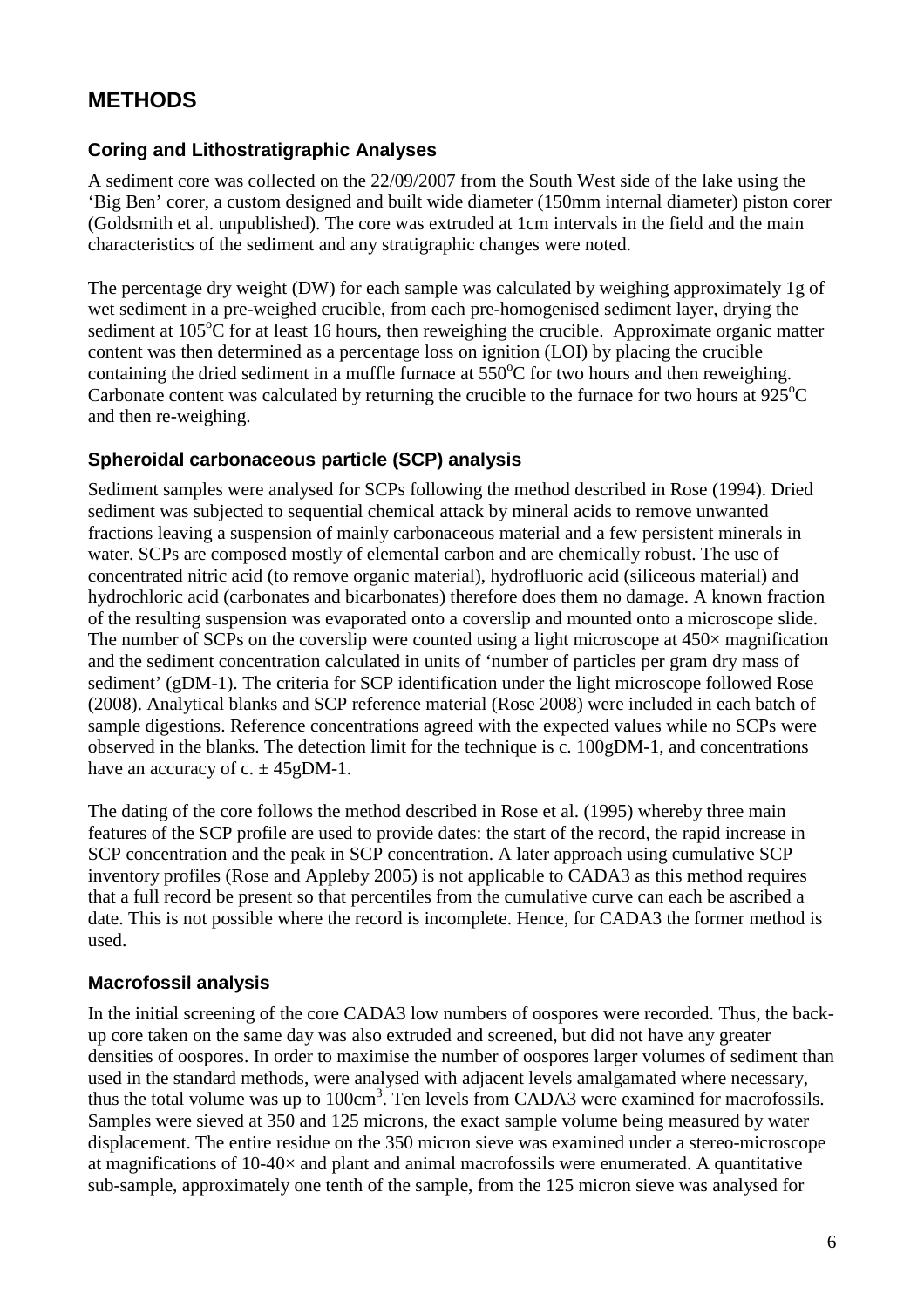smaller remains, such as leaf spines. All material was identified by comparison to reference material.

A new technique developed in an attempt to determine species or species group level identification of *Chara* from their oospores (Davidson *et al*. in prep) was applied to the oospores found in the core. This model has been developed using the U.K. reference dataset of pressed charophyte specimens. Oospores taken from identified live material have been morphologically characterised and the features which best separate the oospores identified by a classification tree (Breiman *et al*. 1984). This model, calibrated by the morphological characteristics of oospores from reference material, can then be used to identify the oospores from core material based on these morphological characteristics. It was not always possible to identify the oospores to species level, in these cases the taxonomic level of species group was used.

## <span id="page-6-0"></span>**Cladoceran analysis**

The remains of cladocerans have been shown to reflect past changes in macrophyte abundance and fish community (Jeppesen *et al*. 2001). This technique can provide invaluable information on the mechanisms and causes of any observed change in the macrophyte flora at the site.

Cladocera remains will be analysed using an adaptation (Davidson *et al*. 2007) of standard techniques (Frey 1986; Korhola & Rautio 2000). Ephippial remains were separated and counted along with macrofossil remains using a binocular microscope, thus the counts are based on the analysis of at least 30cm<sup>3</sup> of sediment. Chitinous remains (head shields, carapaces and post abdomens) along with small ephippia were counted using a light microscope at  $40\times$  to  $400\times$ . Remains were identified using Frey (1958, 1959, 1964) Flössner (1972) and Alonso (1996). Counting of individuals will follow the minimum number method, where head shields, carapaces and post-abdominal claws are tabulated separately, and the count for each species is the number of the most numerous remains. The occurrences of the various taxa represented by chitinous remains are expressed as percentages or relative abundances. The remains of species best represented by ephippial remains are expressed as a relative abundance weighted by total ephippia abundance.

## <span id="page-6-1"></span>**XRF analysis**

In addition to the biological analyses completed in accordance with the project specification the sediments from CADA3 were analysed using X-ray fluorescence (XRF) in order to provide an estimate the phosphorus load in the sediment. The units are slightly complicated in that they are estimates of concentration in mg  $g^{-1}$  of sediment expressed as diphosphorus trioxide (P<sub>2</sub>O<sub>3</sub>). The method provides no information of the form of P and as there will be multiple, in the form absorbed, adsorbed and even co-precipitated in the carbonate structure and the method cannot differentiate between them. Thus, no information on bioavailability or mobility of P is provided, but it does provide an estimate of P loading over time and sediment content over-time. Furthermore, the sediment concentrations cannot be related those in pore waters as the analysis takes place on dried sediments. Thus, the method provides no means of reconstructing values for phosphorus concentrations in the water column, but does provide an idea of change in loading over time.

## <span id="page-6-2"></span>**Constrained cluster analysis**

Cluster analysis was performed on both plant and animal macrofossil data to facilitate the description of zones for the core. A variety of constrained clustering techniques were employed using the program ZONE (Juggins 1991). This suite of techniques is used as all clustering techniques have weaknesses and in certain circumstances provide misleading zones. In order to obviate this problem the results of a number of methods were compared, and only the patterns which were consistent in a number of the techniques were employed.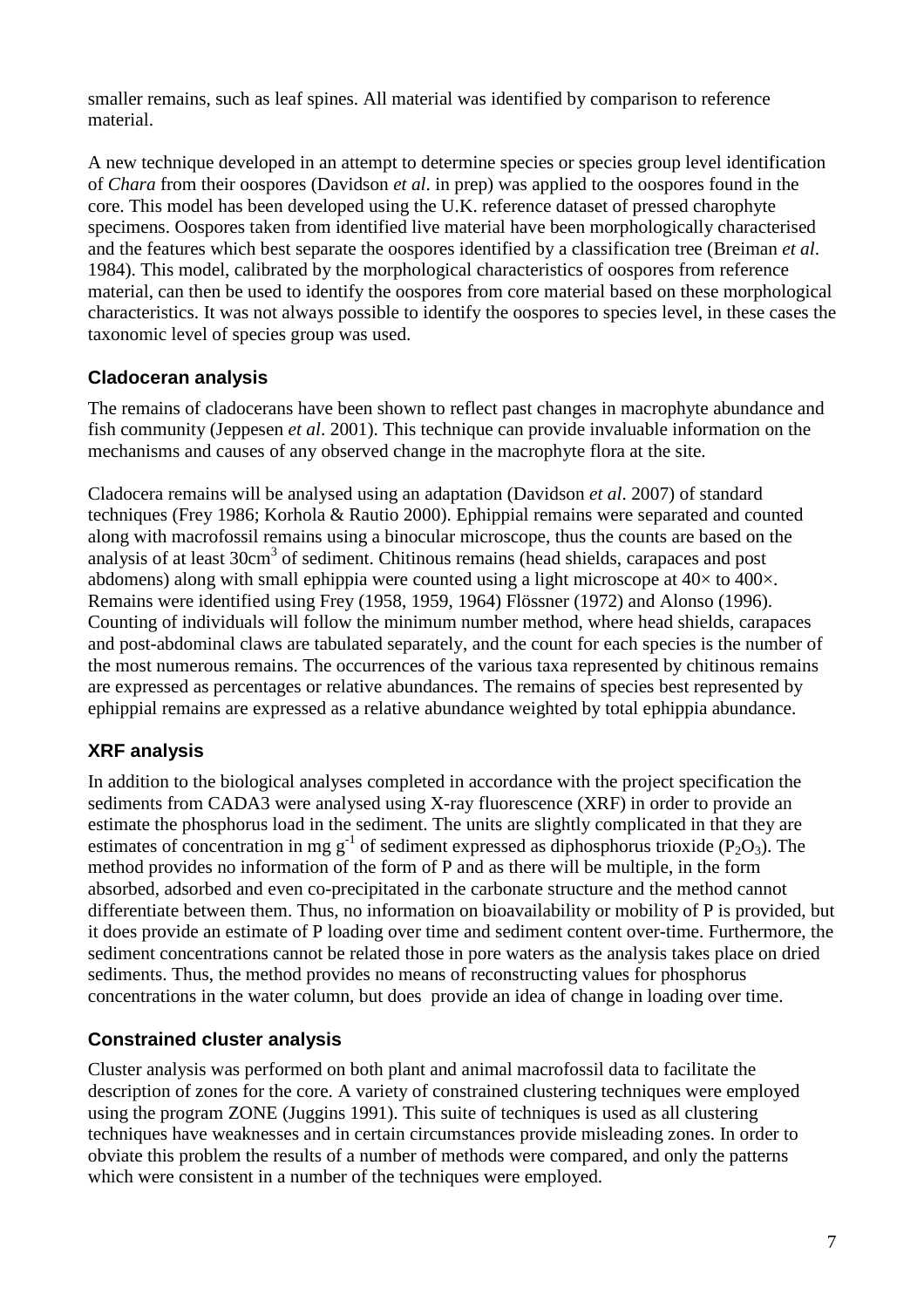# <span id="page-7-0"></span>**RESULTS**

### <span id="page-7-1"></span>**Site and core description**

Llyn Cadarn (SH492811) is a relatively small (1.2 ha) kettle hole. A 76 cm core (CADA3) was collected from the South Western end of the lake in a depth of 2.5 metres (Fig. 1).



<span id="page-7-2"></span>*Figure 1 Depths and coring location of CADA3*

The major changes in colour in CADA3 corresponded closely to variation in dry weight (DW), organic content (LOI) and carbonate content  $(CO_3)$  (Fig. 2). The base of the sequence (75cm) had a pale marl colour, high carbonate content and low LOI. At around 45cm there was a colour change as the sediment became darker, LOI increased and the percentage carbonate content fell from relatively high levels (>30%) to moderate, but still high levels (20-25%). The values and colour all remained relatively stable above 40cm. There was a sharp rise in carbonate and a fall in LOI at around 5 cm which was followed by a decline in carbonate and rise in LOI above 5 cm.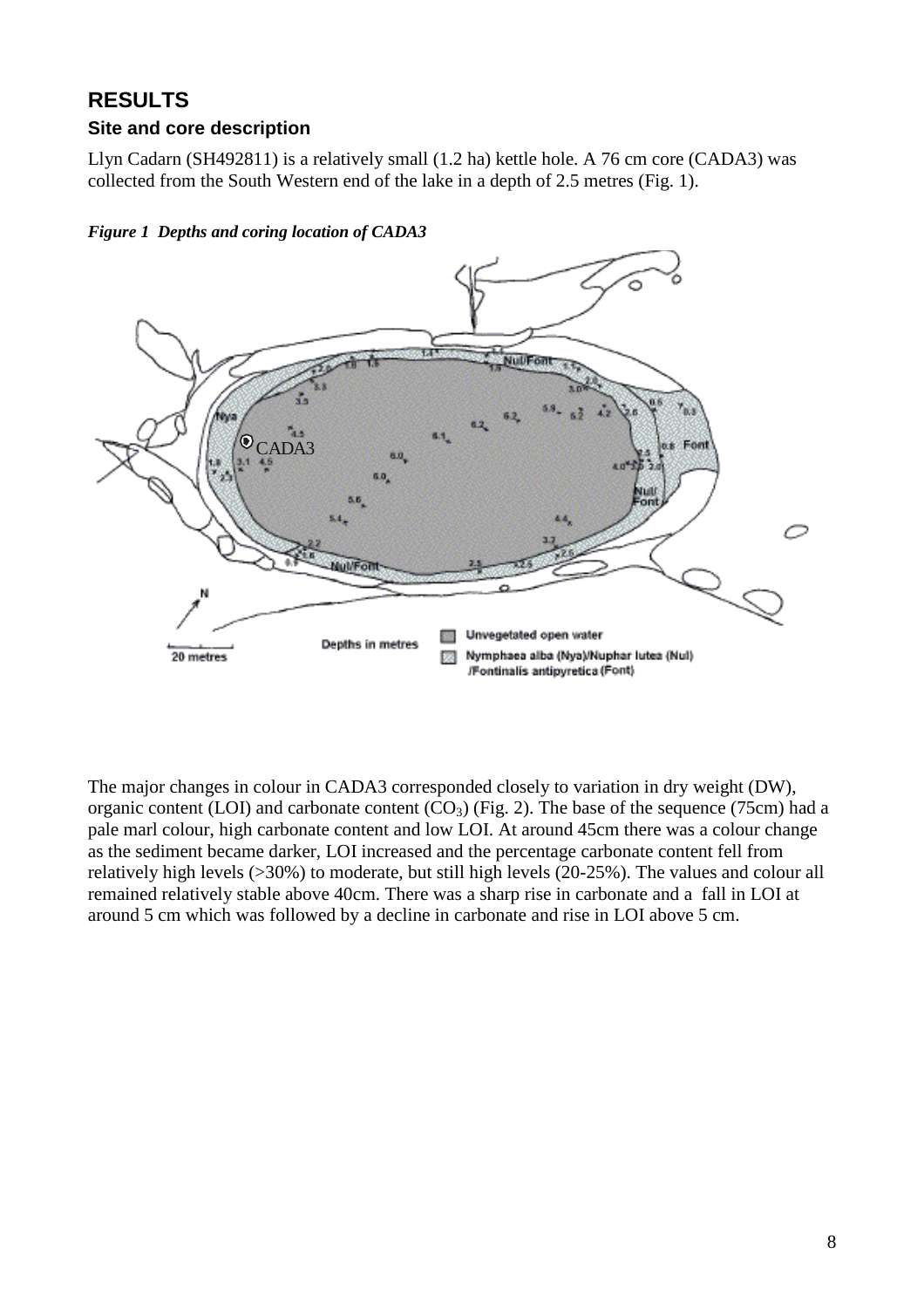#### *Figure 2 Sediment core stratigraphy of CADA3*

<span id="page-8-0"></span>

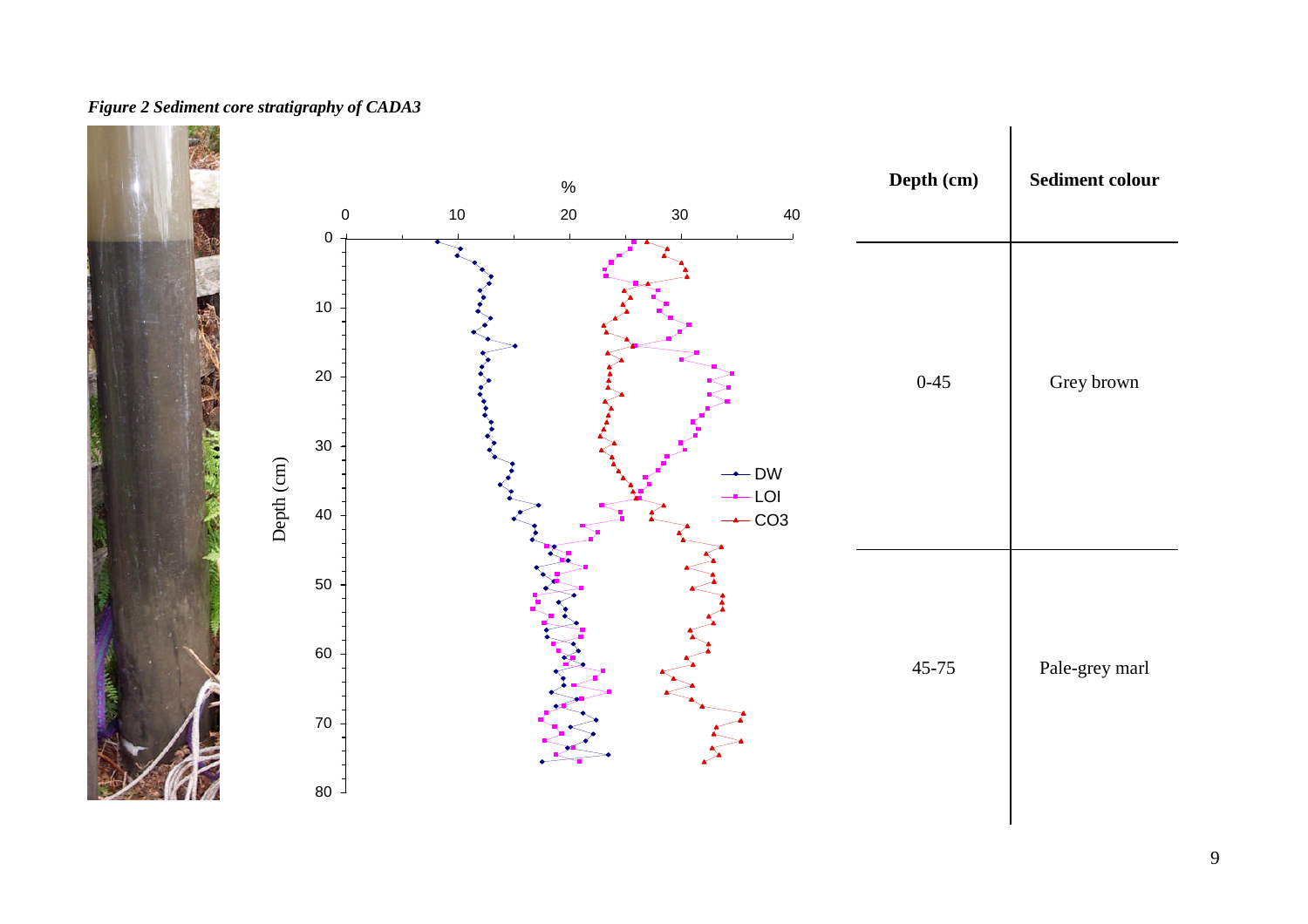#### <span id="page-9-0"></span>**SCP dating**

The SCP concentrations for CADA3 from Llyn Cadarn are shown in Figure 3 below. Low SCP numbers were observed throughout the core resulting in low concentrations and large confidence intervals. Low concentrations could result from a high sediment accumulation rate or low levels of contamination. North Wales is an area known to have received high levels of deposited contamination historically and hence these data may be indicative of rapid sediment accumulation rate in the coring location.

<span id="page-9-1"></span>*Figure 3 SCP concentration in CADA3*



A first presence of SCPs occurred at 18-19cm and concentrations increased rapidly to a peak concentration of over  $2300gDM^{-1}$  at 10-11cm. Concentrations then declined irregularly to the sediment surface. Despite the low concentrations, if it is assumed that the SCP concentration peak represents the period of maximum deposition then 10-11 cm may be ascribed the date 1978 ( $\pm$  5) years. This produces a mean sediment accumulation rate for the most recent 29 years of 0.362cm yr-1  $(0.309 - 0.438 \text{cm yr}^{-1})$ . If this rate is extrapolated below 11cm, then 1950, usually indicated by a rapid increase in SCP concentration, would be expected to occur at 20-21cm (17.5-25cm). In cores where SCP numbers / concentrations are low, this rapid increase may be observed as the start of the SCP record as the concentration moves from below to above the analytical limit of detection for the first time. Such a situation would explain the profile observed in CADA3 but would also require that the mean sediment accumulation rate has not changed over the most recent 50 -60 years.

Extrapolating this same mean sediment accumulation rate would place 1850 at 56-57 cm (48-68cm) but it should be stressed that confidence is low in this earlier estimate, not only because it requires no change in mean sediment accumulation rate over a 150 year period, but also because the ascribed dates are based on low SCP concentrations and hence errors are likely to be high.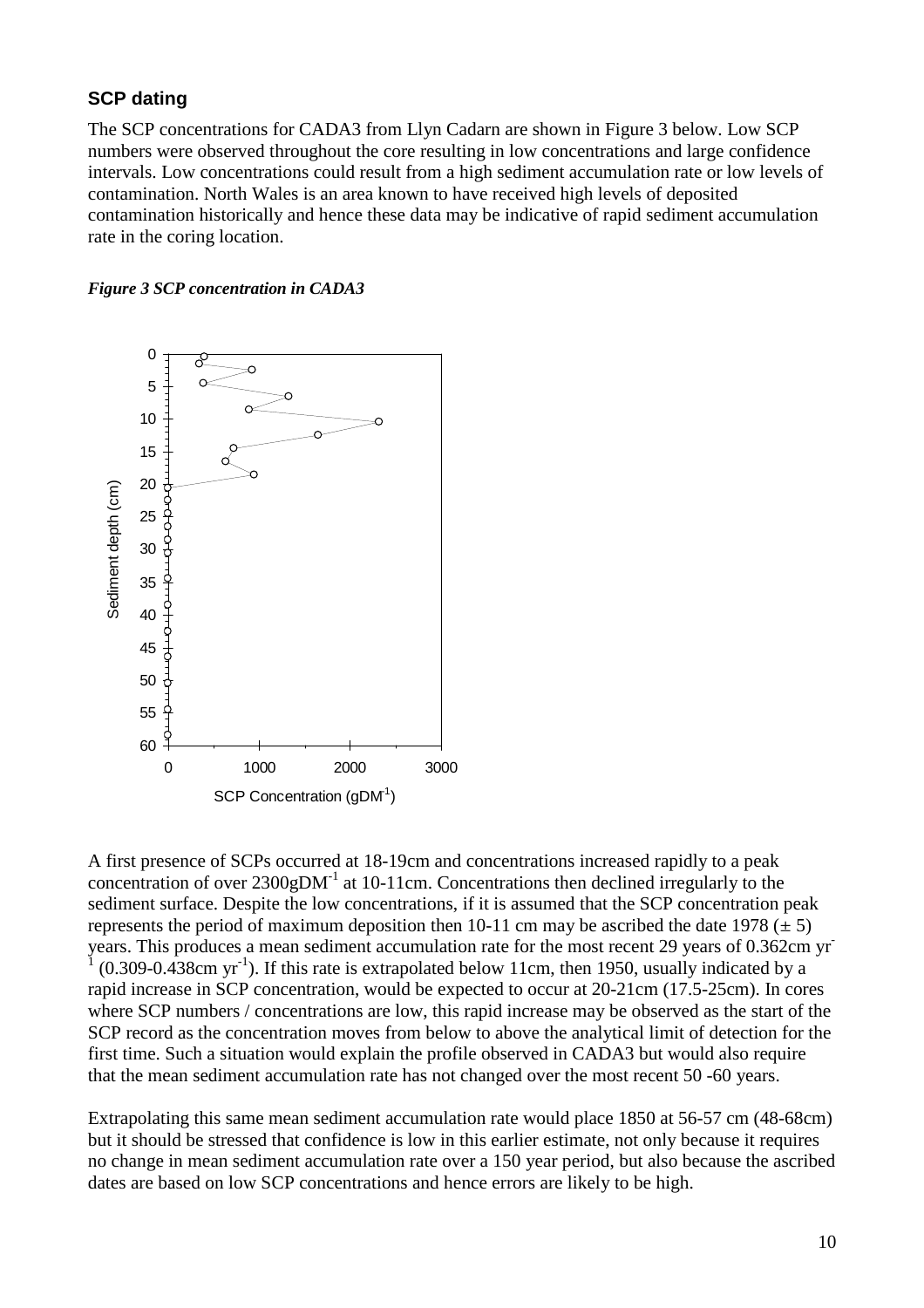The best available chronology is summarised in the following Table 1. All dates should be treated with caution but data extrapolated below the SCP profile (shown in italics) especially so.

<span id="page-10-2"></span>

|  |  | <b>Table 1 SCP chronology for CADA3</b> |  |
|--|--|-----------------------------------------|--|
|--|--|-----------------------------------------|--|

| Sediment depth (cm) | Age (Years)  | Date          |
|---------------------|--------------|---------------|
| 0                   |              | 2007          |
| 5                   | $14 \pm 2$   | $1993 \pm 2$  |
| 10                  | $28 \pm 4$   | $1979 \pm 4$  |
| 15                  | $41 \pm 7$   | $1966 \pm 7$  |
| 20                  | $55 \pm 10$  | $1952 \pm 10$ |
| 30                  | $83 \pm 15$  | $1924 \pm 15$ |
| 40                  | $110 \pm 20$ | $1897 \pm 20$ |
| 50                  | $138 \pm 25$ | $1869 \pm 25$ |

#### <span id="page-10-0"></span>**XRF determined phosphorus concentration in CADA3**

The was a fairly marked change in the concentration of P in the sediments of CADA3 in the time period covered by the core (Fig. 4). Below 45cm the concentration was stable at around 0.5 mg  $g^{-1}$ above 45cm there was a sharp increase to 40cm in which time the value doubled. Above 40cm there was a more gradual increase in the value of P concentration in the sediments to the surface of the core. The core surface concentration of 0.12 mg  $g^{-1}$  is the highest sediment P concentration in the recent history of Llyn Cadarn.

<span id="page-10-1"></span>*Figure 4 P concentrations (mg g-1 as P2O3) in CADA3*

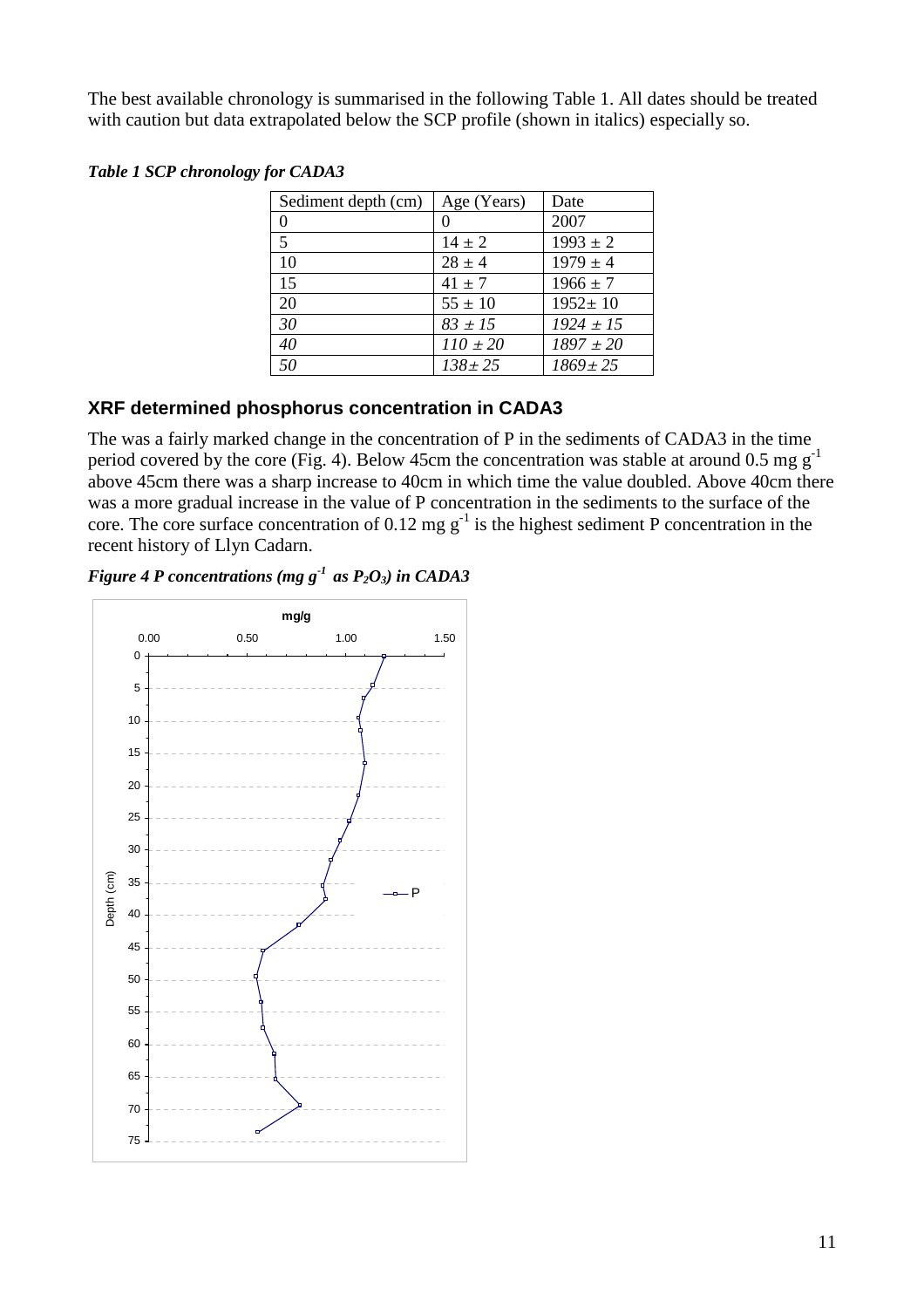### <span id="page-11-0"></span>**Macrofossil data**

#### <span id="page-11-1"></span>*Oospore identification*

The number of oospores found in CADA3 were rather low. Three distinct oospore morphotypes were identified. The model developed (Davidson et al. in prep) identified the oospores present as *Chara vulgaris* type (which includes *C. vulgaris* and *C. contraria*), *Chara hispida*, and *Chara aspera* type (which includes *C. aspera*, *C. curta* and *C. virgata*).

#### <span id="page-11-2"></span>*Plants remains*

The summary stratigraphy of plant remains found in CADA3 can be seen in Figure 5. *Potamogeton* leaves are identified to the highest possible taxonomic level. The *Potamogeton* leaves unidentified fragments are sections of leaf too small and/or degraded to be identified as either broad-leaved or fine-leaved and the highest appropriate level is *Potamogeton* spp.

#### *Plant Zone 1 (75-63cm)*

Zone 1 was dominated by a large number of *Chara vulgaris* type with an abundance of 237 per 100cm<sup>3</sup> in the lowest sample, which fell in number towards the top of the zone. Small numbers of oospores of *Chara hispida* and *Chara aspera* type occurred in zone 1. The lowermost sample also contained a relatively small number of *Nymphaeaceae* trichosclerids (these are 'star' cells from the plants leaf) remains, *Callitriche* seeds, *Lemna trisulca* leaves and a fragment of a *Nymphaea alba* seed. The remains of some fine leaved *Potamogeton* species were also present in Zone 1 and increased in abundance towards the top of the zone.

#### *Plant Zone 2 (63- 43cm)*

Zone 2 was dominated by fine leaved *Potamogeton* species remains, with *Potamogeton berchtoldii/ pusillus* and *Potamogeton obtusifolius* remains found within this zone. The numbers of *Chara* oospores fell at this time when compared with zone 1 and all morphotypes were virtually absent by the top of the zone. *Nymphaeaceae* trichosclerid remains increased slightly within this zone.

#### *Plant Zone 3 (43-0cm)*

*Nymphaeaceae* trichosclerid remains dominated this zone increasing to maximum abundance at 20cm. However, overall plant macrofossil remains are relatively sparse in Zone 3 with minimal numbers oospores of *Chara vulgaris* type and reduced numbers of fine-leaved *Potamogeton* remains.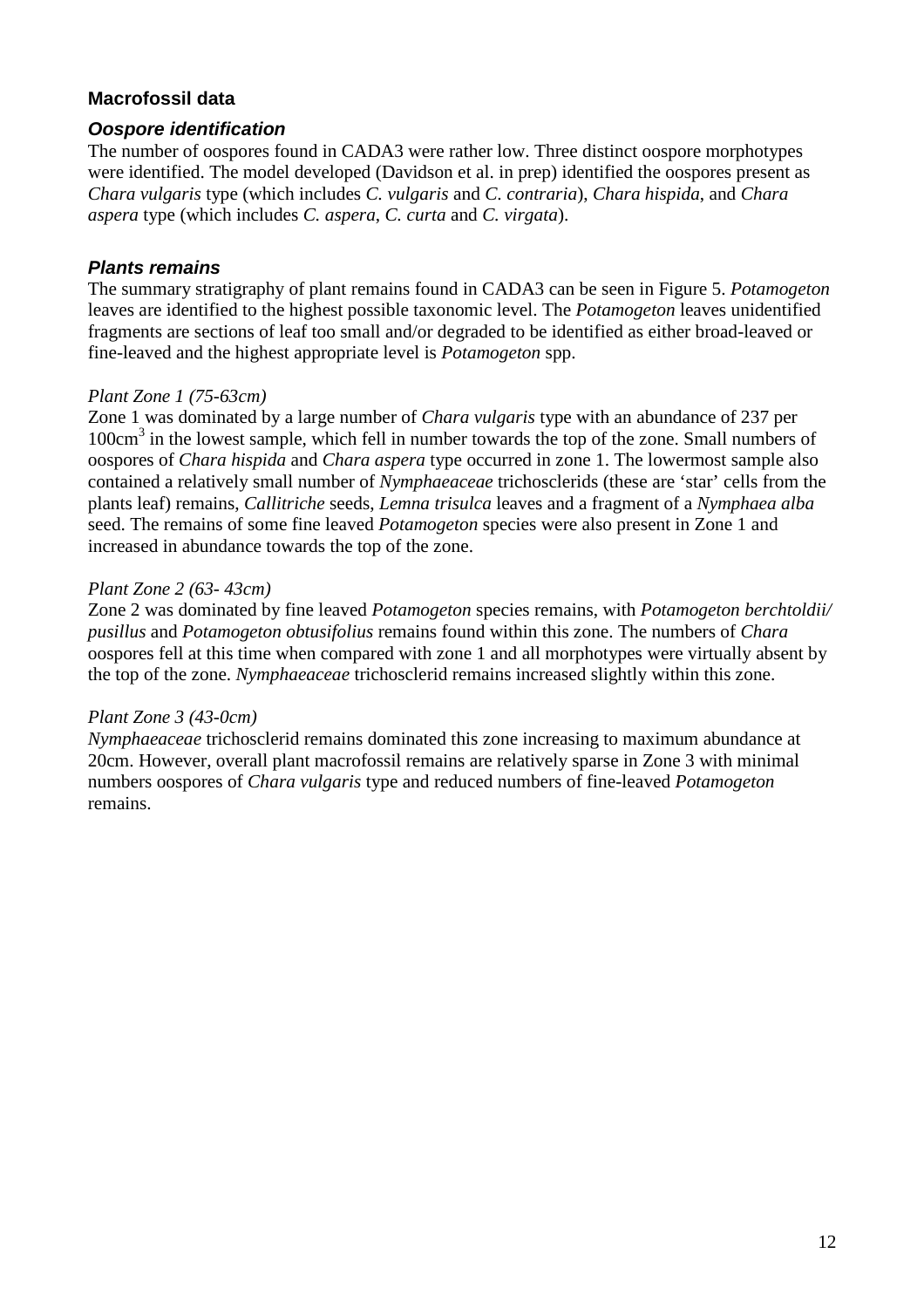<span id="page-12-0"></span>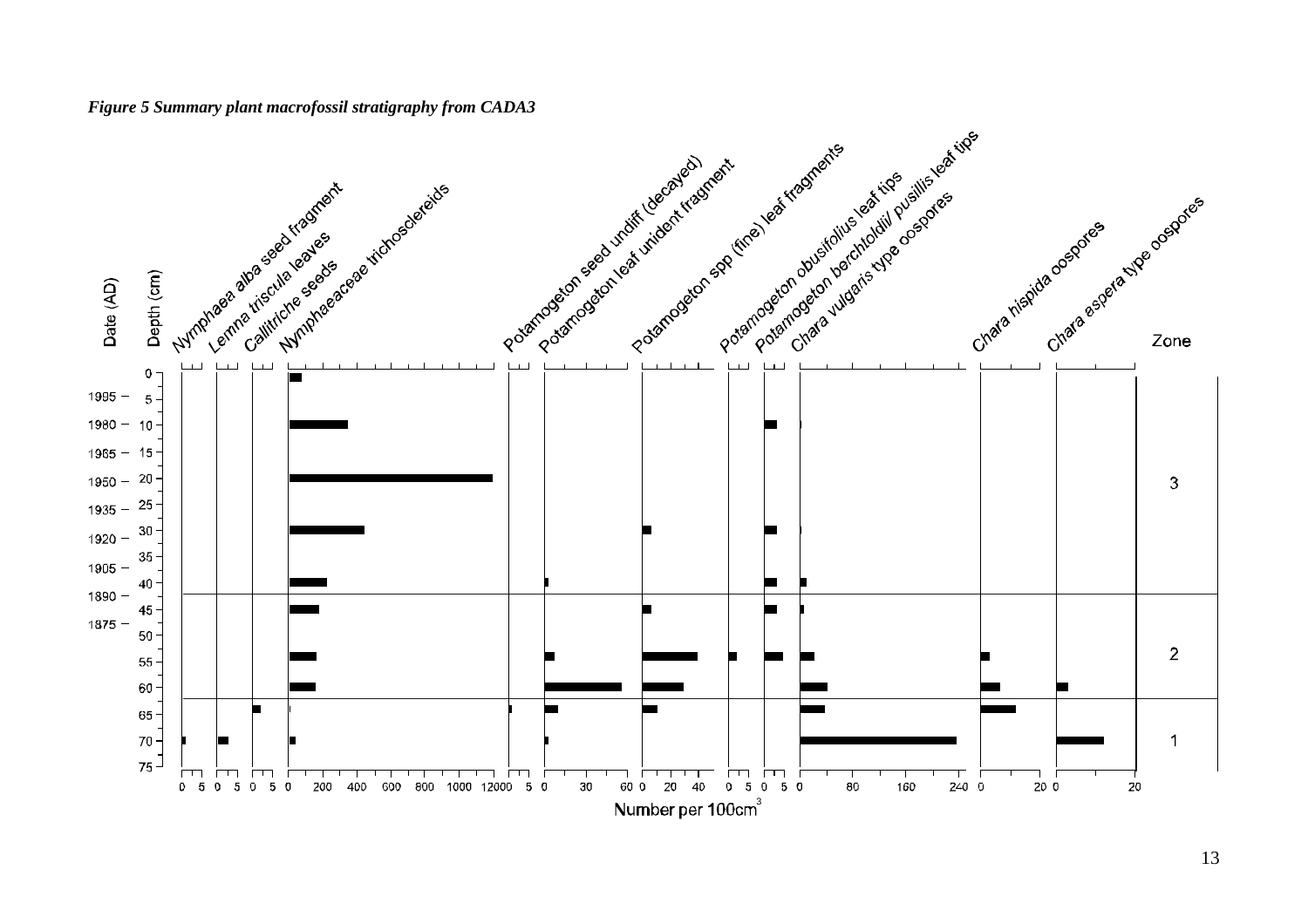#### *Figure 6 Summary cladoceran stratigraphy from CADA3*

<span id="page-13-0"></span>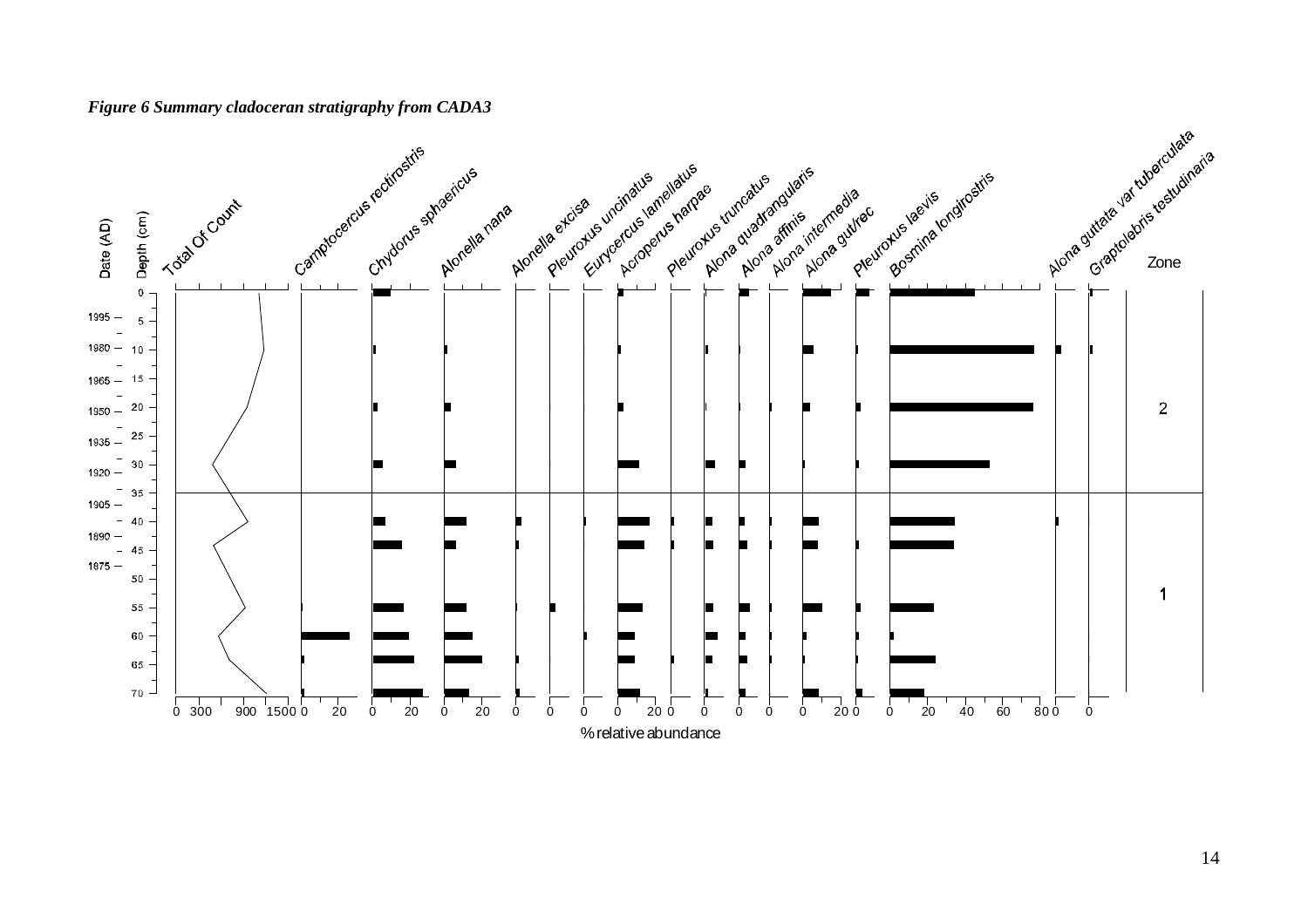### <span id="page-14-0"></span>**Cladoceran data**

The results of the cladoceran analysis of CADA3 can be seen in Figure 6.

#### *Cladoceran Zone 1 (70-30cm)*

The chitinous sub-fossil cladoceran profile was dominated by benthic, macrophyte-associated species, *Acroperus harpae*, *Alonella nana, Chydorus sphaericus* and *Camptocercus rectirostris* (Hann 1989; Alonso 1996). The latter species has been associated with carbonate rich, macrophyte dominated conditions in Ireland (Duigan & Kovach, 1991). *Chydorus sphaericus* dominated at 70cm depth with a relative abundance of over 40%, which declined gradually up the core. The diversity of cladocerans within this bottom zone was relatively high, with a number of subordinate species including *Pleuroxus laevis*, *Camptocercus rectirostris, Simocephalus* spp. and several *Alona* spp. present. Pelagic species were present in this zone with low relative abundance of *Bosmina longirostris* and *Ceriodaphnia* spp. ephippia the most numerous ephippia type as *Daphnia hyalina* agg. was present but in relatively low numbers.

### *Cladoceran Zone 2 (30-0cm)*

There was a significant shift in the cladoceran remains above 30cm depth. The shift was characterised by a decline in the diversity of cladoceran taxa and an increase in the relative and absolute abundance of pelagic taxa. The small-bodied pelagic cladoceran Bosmina longirostris dominated the chitinous remains with over 40% relative abundance. Furthermore, the numbers of ephippia of the larger pelagic cladocerans D. hyalina agg. increased in abundance. Ceriodaphnia ephippia numbers fell in the top zone though were still present in relatively high numbers.

## <span id="page-14-1"></span>**DISCUSSION**

The SCP technique applied to CADA3 provided a relatively good chronology for the core post 1950. It did not, however, provide a good estimate of accumulation rates and dates prior to 1950 and the dates ascribed are based on assumptions of little change in accumulation rate, which are unlikely to be true. It is, therefore, difficult to be certain about the time period covered by the core, as there are likely to have been changes in the accumulation rates, particularly given the changes in the physical and chemical properties and the biological assemblages that occurred around 45 cm, which could tentatively be said to be around 1900. It is very difficult to provide an estimate for the date at the base of the core, beyond saying it is older than 1800 and may well be older than that.

The number and diversity of plant remains found in CADA3 was generally lower than previous macrofossil work carried out by ENSIS and other published data (e.g. Odgaard & Rasmussen 2001; Davidson et al. 2005b; 2008). A number of studies have demonstrated that the analysis of plant macrofossils in sediments is unlikely to reconstruct absolute species diversity as rare species and those which leave fewer remains (e.g. *Potamogeton* species) are likely to be under-represented (Davis 1985; Dieffenbacher-Krall & Halteman 2000). The method has, however, been shown to provide a reliable means with which to track changes in the dominant components of the submerged vegetation of shallow lakes (Davidson et al. 2005a). Furthermore, the depth of Llyn Cadarn presented problems in identifying a suitable coring location and the site chosen was significantly deeper than that some of the other studies, perhaps resulting in less abundant remains. There were, however, relatively abundant remains in the lower sediments of the core. Thus, despite the fact there were fewer remains of plants in the sediments compared with other studies, (e.g. Davidson et al. (2005b, there were sufficient to provide some valuable insights on the nature of the historical flora of Llyn Cadarn.

Notwithstanding the problems with the dating and the relative paucity of plant remains in CADA3 there was very good agreement between the physical, chemical and biological elements analysed.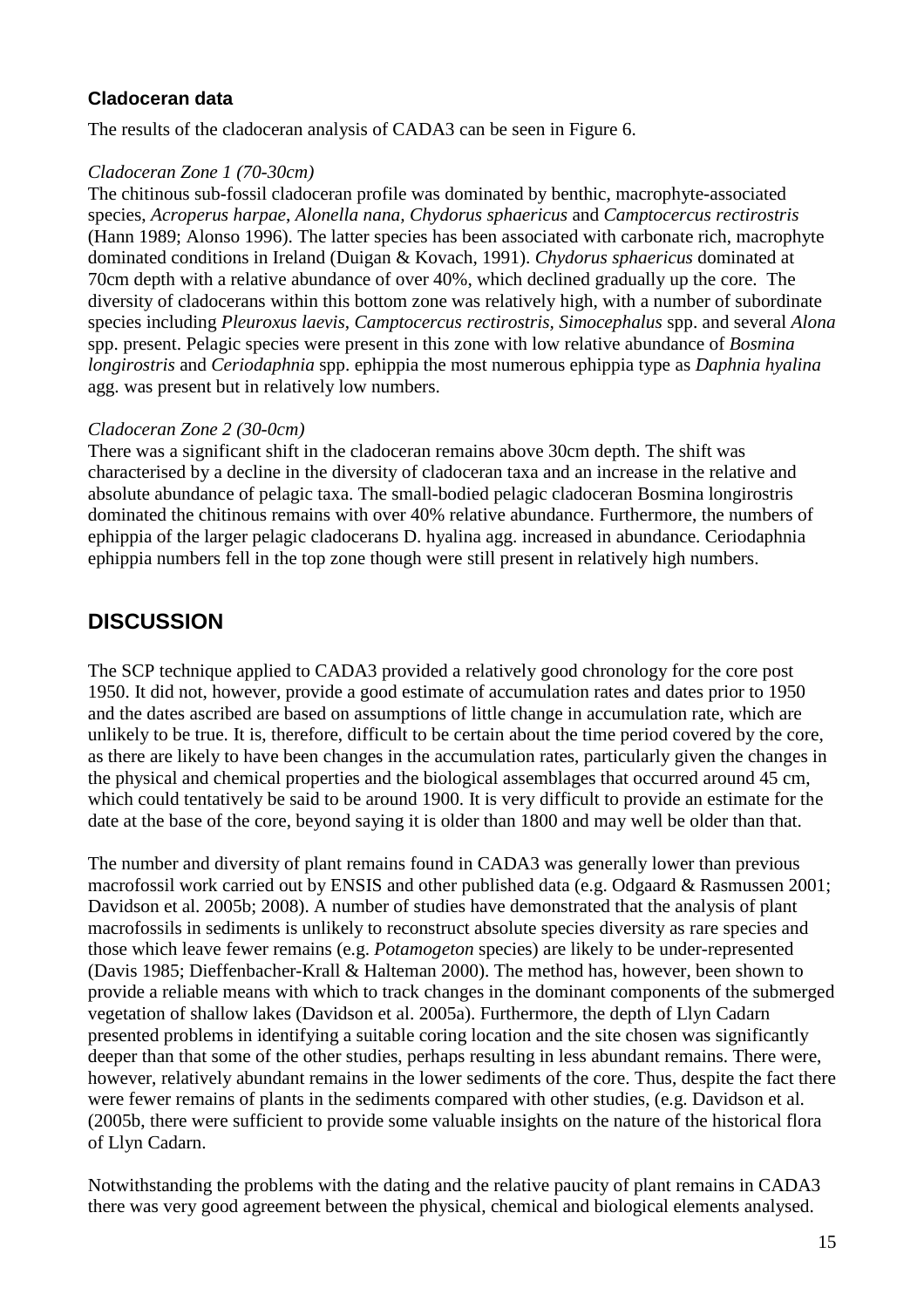To summarise; the data suggest that at 40 - 45 cm, which may correspond to around 1900, a change was initiated in the ecological structure and function of the lake. At this time there was a decline in carbonate content, an increase in sediment organic content (LOI), an increase in sediment P and shifts in the macrofossil and cladoceran assemblages. Interestingly there is some historical evidence of some dredging activity around this time, *c*. 1900 (pers comm. John Ratcliffe). The ouflow channel of the lake may have been dredged in an attempt to drain the bog. This may have brought more sediment into the lake and led to the changes indicated by the palaeo record.

The fall in sedimentary carbonate content likely reflects a decline in carbonate precipitation, either on the surface of the *Chara* species present (Garcia and Chives 2004) or planktonic marl precipitation (Marshall et al. 2002) and may reflect the point at which charophytes were no longer abundant at the site. Why marl lakes stop precipitating marl is a moot point, the cessation of marl formation is associated with eutrophication but the actual mechanism at work it not clear. What is clear is that when marl production stops it is likely to exacerbate any nutrient enrichment as phosphate is no longer co-precipitated with the carbonate in the marl (Otsu and Wetzel 1972). This process sequesters phosphate from the water column into the structure of the carbonate, buffering marl lakes from the initial impacts of eutrophication, or at least the phosphorus driven aspects of eutrophication. The increase in which occurred in concert with the fall in carbonate fall and the shift in macrofossil assemblage LOI is also a well established, though not unequivocal, response to eutrophication and it matched the rise in sediment P concentration.

The biological response was a little more complicated, with the data suggesting substantial change in the macrophyte flora below 45cm. Below 64cm the data suggest plentiful *Chara* with *C. vulgaris* type abundant and *C. hispida* and *Chara aspera* type present with *Callitriche* spp., *N. alba* and *Potamogeton* spp. also found. *Nuphar lutea* may also have been present as the tichoschlerid remains can come from both *N. alba* and *N. lutea* but the seeds found were from only *N. alba*. Thus, we can only be completely certain of the presence of *N. alba*. Above 65-45cm there appears to have been a shift from *Chara* to the more nutrient tolerant angiosperms, such as fine-leaved *Potamogeton*, a pattern common to cases of nutrient enrichment (Blindow et al. 1992; Davidson et al. 2005a).

The response in the cladoceran assemblage in the core further confirm the historical changes in structure and function of Llyn Cadarn. There were some subtle changes below 45 cm which may reflect the shift from *Chara* to *Potamogeton* dominance. The main change, initiated at around 45cm was the increase in the relative and absolute abundance of pelagic species (*B. longirostris*, *D. hyalina* agg. and *Ceriodaphnia* spp.) which reflects the eutrophication induced increase in the proportion of pelagic productivity (Davidson *et al*. in press; Vadeboncoeur *et al*. 2005). The structure of pelagic zooplankton assemblages are strongly influenced by predators, particularly fish (Brooks & Dodson, 1965). Shifts in fish predation pressure are largely detected by changes in the relative abundance of the taxa of different body size. Thus, an increase in *B. longirostris* relative to *Daphnia* could reflect increased predation pressure as the larger taxa are preferentially selected by fish. However, there is no evidence that this occurred here as the abundance of *B. longirostris* and *Daphnia* spp. increased. The abundance of *Ceriodaphnia* spp. ephippia fell slightly which may indicate a fall in macrophyte abundance (Jeppesen et al. 2001). This strongly suggests an increase in habitat and food availability, i.e. open water (Lauridsen & Lodge 1996) and phytoplankton respectively (Lynch & Shapiro 1981, Davidson et al. in press). This is in good agreement with the observed changes in the macrofossil assemblage, showing an increase in phytoplankton production and a concomitant shift in macrophyte assemblage.

The species of Charophyte that each oospore type corresponded to may be informed by current distribution and known historical presence. The *Chara vulgaris* type could be either of the species of perhaps both are found in the area, *C. vulgaris* is the more common species so may be the more likely occurrence. Of the *C. aspera* group: *Chara aspera* is very rare on Anglesey, although there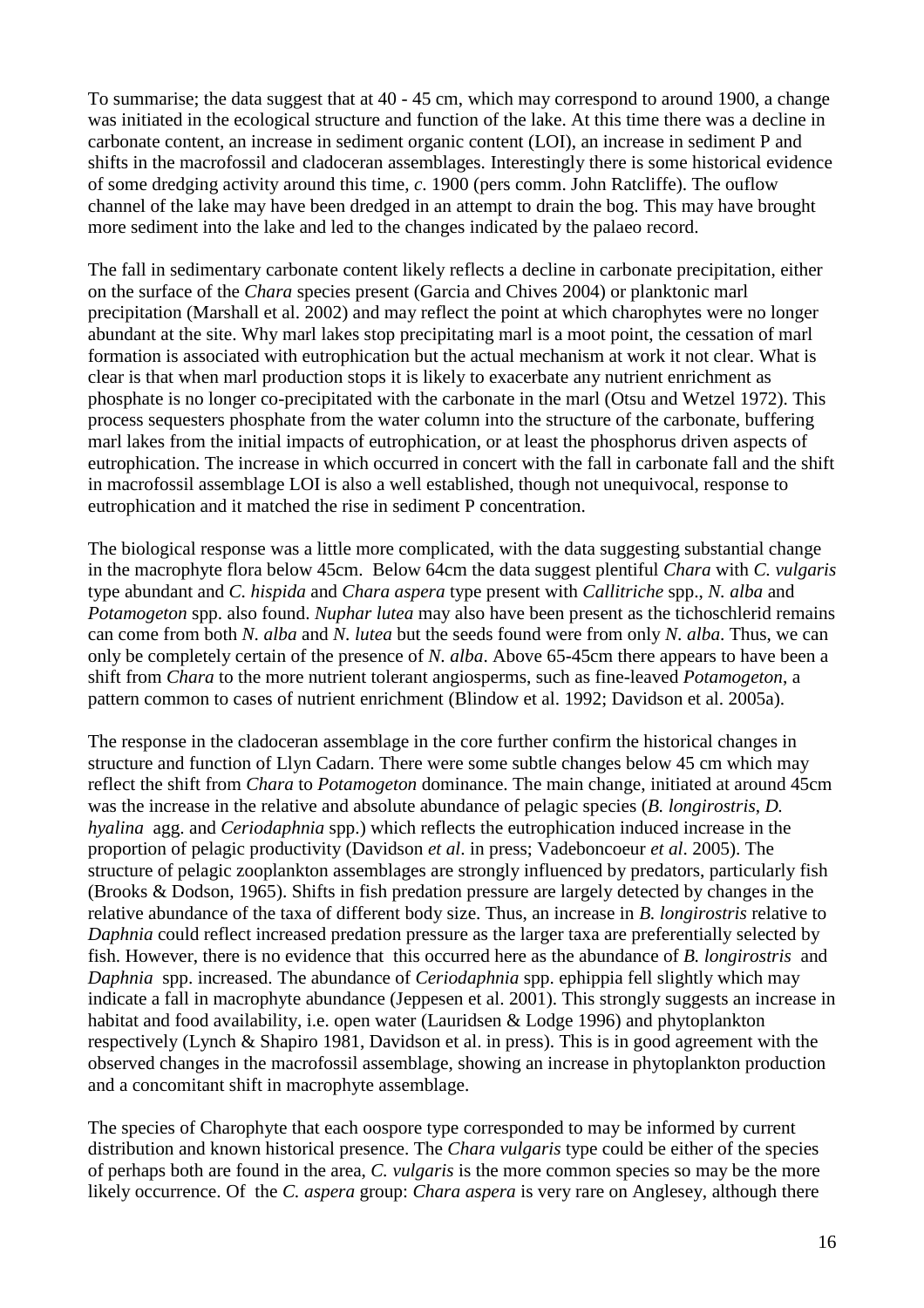are records from the  $19<sup>th</sup>$  century. This species tends to grow in shallow water and so its presence may have been less likely in Cadarn. *C. virgata* was widespread in NW Wales, and frequently grows in deeper water (e.g. L. Anafon.) and this may be the most likely candidate, it is however, generally less common in more alkaline waters. *C. curta* also occurs on the Anglesey fens and could have also grown in the lake. Thus, this group is likely to have been one of these two species. *C. hispida*: There are records for this species on several of the Anglesey Fens, though it's never been recorded from Cors Goch. *C. rudis*, formerly classified as a variety of *C. hispida* in the past has been recorded at the site. The oospores are, however, quite distinct and the model normally separates these two species, thus it is unlikely the oospores found were from *C. rudis*. *C. hispida* and *C. rudis* are perennial, so may not produce so many oospores per unit of biomass, which would be in good agreement with the low numbers of oospores found in the sediments.

In terms of defining restoration targets for Llyn Cadarn, the data presented here suggest that the lakes one had a macrophyte community dominated by *Chara* with a number of species present, perhaps including *C. vulgaris* type, *C. hispida* and *C. virgata* or *curta*, and various *Potamogeton* species present. There would likely have been a number of other, perhaps much less common subordinate species, such as *Callitriche* present at any one time. There are often a number of less common macrophyte species at a site and these are less likely to leave sedimentary remains (Davidson et al. 2005a). This fact, combined with the differential production of fossils between macrophyte groups is why we cannot use the palaeo record as an accurate record of past species richness, particularly for macrophytes. In terms of functional targets the other information provided from the sediment core suggests that the nutrient load at the site would have been significantly lower. The cladoceran assemblage suggests that the maintenance of clear water is now dependent upon a relatively abundant grazing cladoceran community, whereas previously, at the time of Chara dominance, planktonic productivity was likely to have been resource, i.e. nutrient, limited.

The role of nitrogen in the progressive eutrophication of Llyn Cadarn is largely not elucidated in this study. It is likely to have had a role and there is an increasing realisation of its impact upon hydrophyte species richness (James et al. 2005) and phyoplankton crop, in particular at moderate nutrient enrichment (Gonzalez et al. 2005). Nitrate supply is likely to have increased through airpollution with the onset of the industrial revolution (Galloway et al. 2003) and has been shown to impact even isolated lakes (Wolfe et al. 2000). Thus, it is possible that the relatively early impact of eutrophication at Llyn Cadarn was due to air-borne nitrogen deposition. It might be possible to investigate this by analysing the isotopic composition of the nitrogen in the sediment core.

The impact of air-borne nitrogen deposition may not have impacted Llyn Yr Wyth Eidion, a lake proximal to Llyn Cadarn which does not appear to have undergone such substantial change as Llyn Cadarn as it reportedly still precipitates marl in the summer months (JNCC web site). A paired study of the two sites matching the existing study to Llyn Yr Wyth Eidion might provide information on the changes in Llyn Cadarn that led to the decline in ecological integrity and perhaps provide some early warning indicators of change for Llyn Yr Wyth Eidion. A similar palaeo study to Cadarn, perhaps with some contemporary aspects to aid interpretation of the sedimentary records of both sites, at Llyn Yr Wyth Eidion along with, perhaps the addition of nitrogen isotope analysis at both sites might provide valuable insights into what and how these marl lakes have changed over the last 200 years.

#### <span id="page-16-0"></span>**Management recommendations**

The findings of the study suggest that the root cause of the changes in macrophyte flora observed over the last 200 years or so can be attributed to the elevation of nutrient levels. There is some evidence of disturbance to the bog around 1900 which, if it had changed the balance of groundwater to surfaces water influx may have impacted the water quality and thus the flora. This is conjecture, and it is difficult to see what management strategies could evolve even if this could be proved.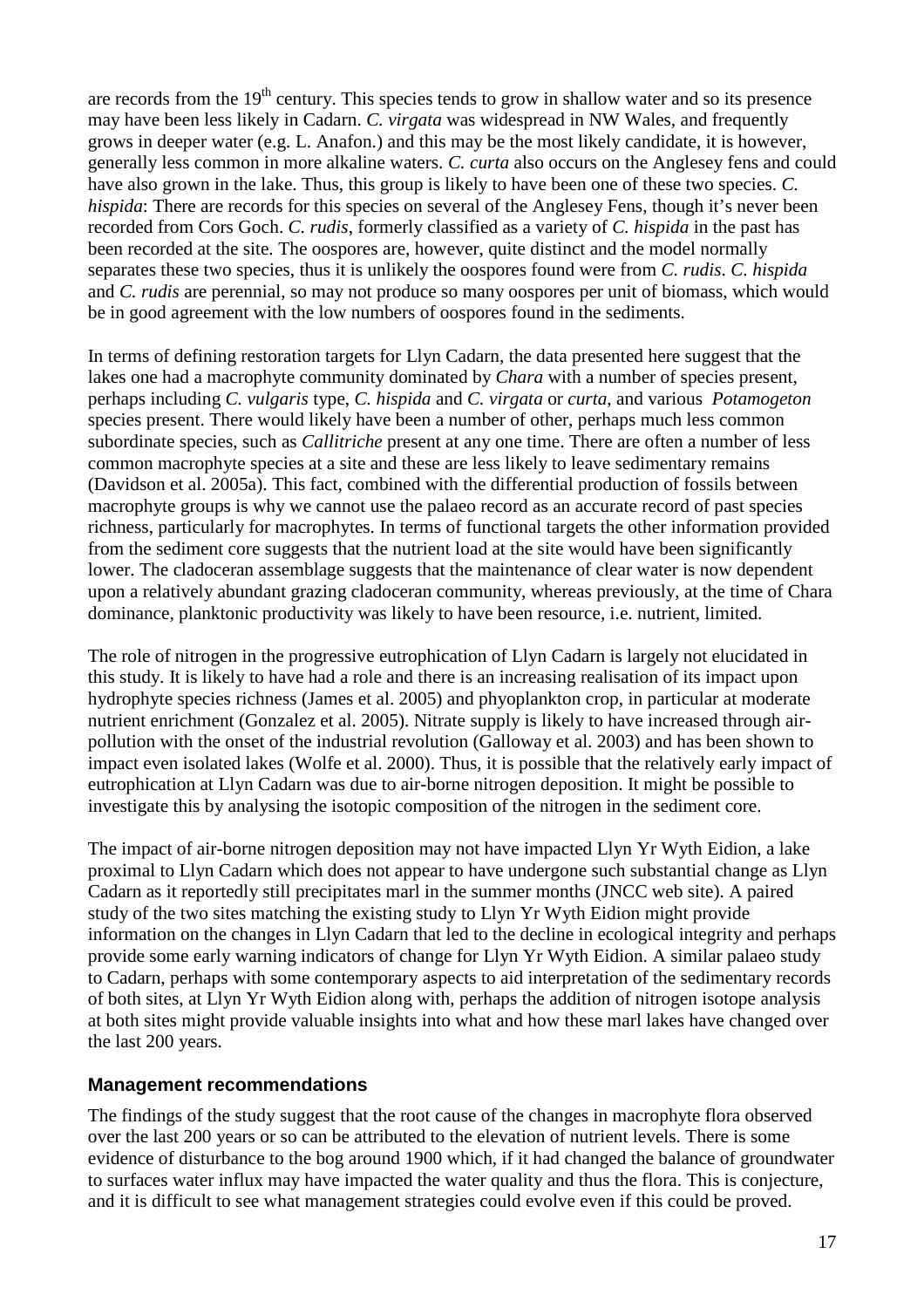The most probable explanation to the changes in flora and fauna observed in the sediment record is increased nutrient concentrations in the water column. Lakes like Llyn Cadarn, which are relatively deep with few shallow areas for macrophytes to colonise, may be particularly sensitive to the decreased light availability that is likely to occur with eutrophication. The presence of a landfill site within the catchment may represent a threat to the site as it may result in some localised nutrient enrichment and it is important that this is monitored. If there are contemporary point sources of nutrient inputs, it is vital they are identified, for example the landfill site. If the area is a candidate nitrate sensitive zone and nitrogen is likely to become less plentiful then the site may recover.

The fish community, the impacts of which can cascade down the trophic levels and heavily impact water clarity and thus macrophyte communities (Carpenter et al. 1985) does not appear to have any impact on the zooplankton assemblages. There does not seem to be any fisheries management options which may improve the sites condition. Whilst this study has provided a wealth of information on the past condition of the site and the historical context and extent of the changes in the ecology of Llyn Cadarn it has not provide the information required for the management of the site. It has provided clear restoration aims, fulfilling the aims of the study which has the title 'Defining Lake Vegetation Monitoring Targets at Llyn Cadarn using Palaeolimnology' in the original project specification. Without further investigation, perhaps a study involving other marl lakes in the region to examine the causes of crucial changes in function associated with a decline in ecological quality, it is very difficult to outline management options which will restore the site to its former condition.

A detailed nutrient and sediment budget at the site may help in identifying both places and times when the nutrient load at the site is increased and management could be tailored accordingly. Further if air-borne nitrogen pollution were identified as having been crucial in the deterioration of the site, then with the reduction in this form of pollution it may be a question of waiting for recovery, or finding the means to precipitate such a recovery.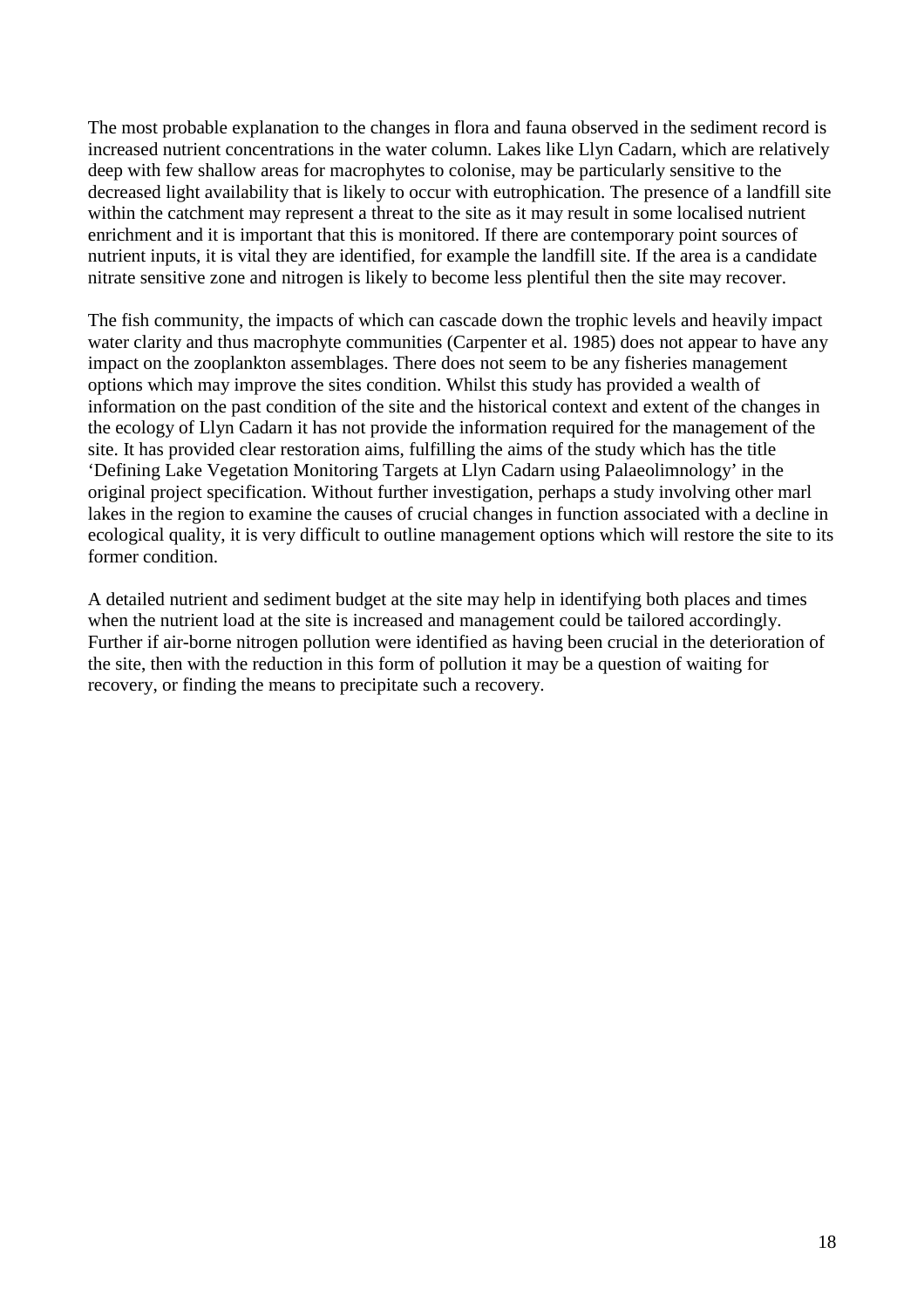## <span id="page-18-0"></span>**REFERENCES**

Alonso M. (1996) Crustacea. Branchiopoda. Fauna Iberica. Vol. 7. Ramos, M. A. et al. (eds.). Museo Nacional de Ciencias Naturales. CSIC. Madrid. 486 pp.

Birks H.H. (1980) Plant macrofossils in Quaternary lake sediments. *Archiv für Hydrobiologie* 15: 1–60.

Blindow I. (1992) Decline of charophytes during eutrophication: comparison with angiosperms. *Freshwater Biology* 28: 9–14

Breiman L., Friedman J.H., Olshen R.A. & Stone C.G. (1984) *Classification and regression trees*. Wadsworth International Group, Belmont, California, USA.

Brooks J.L. & Dodson S.I. (1965) Predation, body size, and composition of plankton. *Science* 150: 28-35.

Burgess A. Goldsmith B. Hatton-Ellis T. (2006) *Site Condition Assessments of Welsh SAC and SSSI Standing Water Features*. CCW Contract Science Report No. 705. CCW, Bangor.

Carpenter, S. R., Kitchell, J. F. and Hodgson, J. R. (1985) Cascading Trophic Interactions and Lake Productivity. *BioScience* 35: 634-639.

Davidson T.A. Sayer C.D. Bennion H. David C. Rose N. & Wade M.P. (2005a) A 250 year comparison of historical, macrofossil and pollen records of aquatic plants in shallow lakes. *Freshwater Biology* 50: 1671-1686.

Davidson T.A. Hoare, D. Morley D. Cundy A. & Sayer C.D. (2005b) Reconstructing the macrophyte flora of three Broads: A palaeolimnological analysis. ECRC Research Report no. 106.

Davidson T.A. Sayer C.D. Perrow M.R. Bramm M. & Jeppesen E. (2007) Are the controls of species composition similar for contemporary and sub-fossil cladoceran assemblages? A study of 39 shallow lakes of contrasting trophic status. *Journal of Paleolimnology* 38: 117-134.

Davidson T.A. Clarke G.H. Morley D. Rose N. Turner S. & Sayer C.D. (2008) Palaeoecological investigation of the past biological structure and function of the Trinity Broads. ECRC *Research Report no. 122*

Davidson T.A. Sayer C.D. Perrow M. Bramm M & Jeppesen E. (in press) The simultaneous inference of zooplanktivorous fish and macrophyte density from sub-fossil cladoceran assemblages: A multivariate regression tree approach. *Freshwater Biology.* doi:10.1111/j.13652427.2008.02124.x

Davidson T.A., Sayer C.D., Morley D. & Stewart N. (in prep) A model for species level identification of UK Characeans from their oospores.

Davis F.W. (1985) Historical changes in submerged macrophyte communities of upper Chesapeake Bay. *Ecology* 66: 981–993.

Dieffenbacher-Krall A.C. & Halteman W.A. (2000) The relationship between modern plant remains to water depth in alkaline lakes in New England, USA. *Journal of Paleolimnology* 24: 213–229.

Duigan, C. A. and Kovach, W. L. (1991) A Study of the Distribution and Ecology of Littoral Freshwater Chydorid (Crustacea, Cladocera) Communities in Ireland Using Multivariate Analyses. In Journal of Biogeography, Vol. 18, pp. 267-280

Flössner D. (1972) Krebstiere. Crustacea. Kiemen- und Blattfusser. Branchiopoda. Fishlause. Brachiura. Die Tierwelt Deutschland. 60: 1-501. Gustav Fisher Verlag, Jena.

Frey D.G. (1958) The late-glacial cladoceran fauna of a small lake. *Archiv für Hydrobioligie* 54(1/2): 209-275.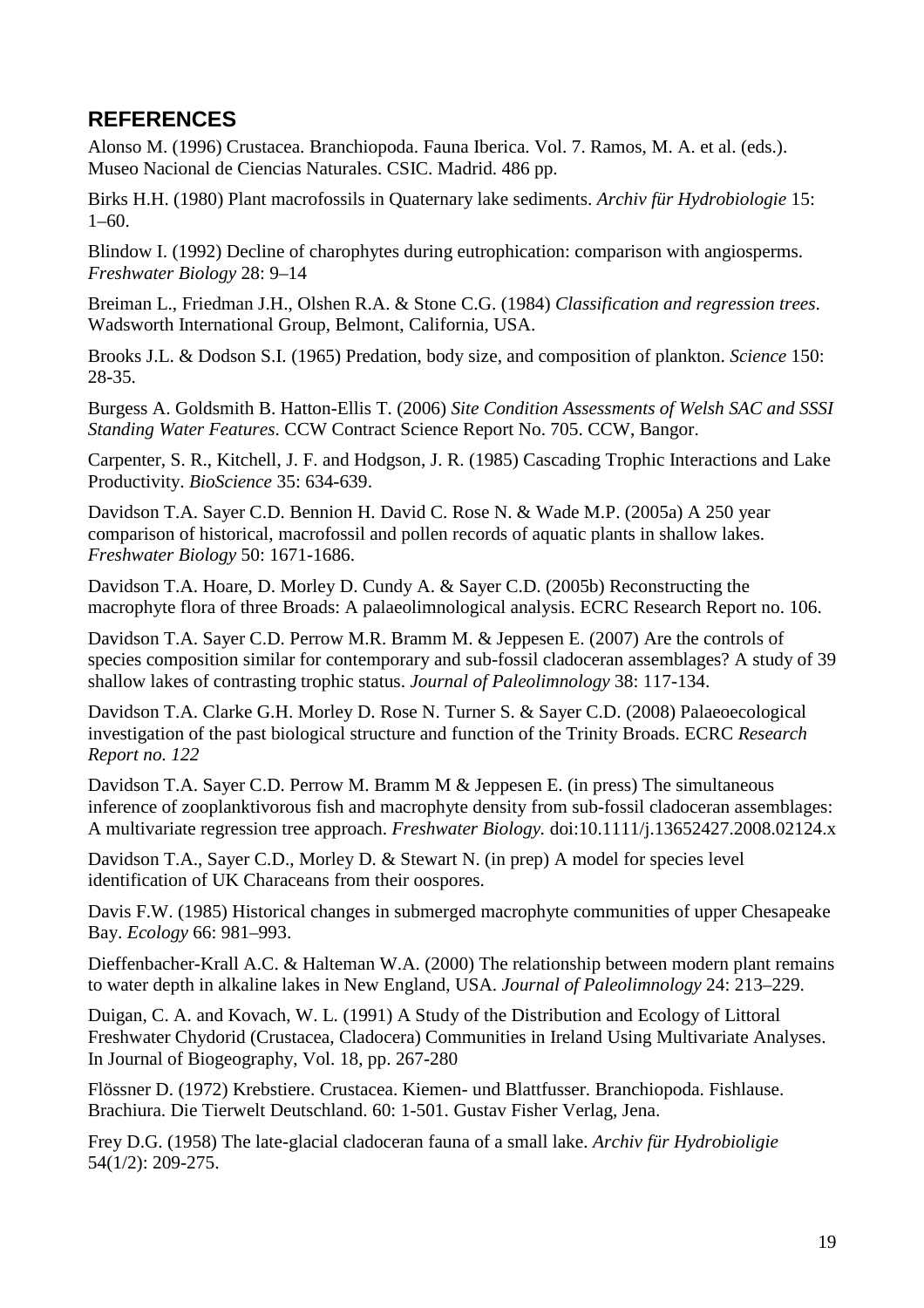Frey D.G. (1959) The taxonomic and phylogenetic significance of the head pores of the Chydoridae (Cladocera). *Int. Rev. ges. Hydrobiol*. 44: 27-50

Frey D.G. (1964) Remains of animals in Quaternary lake and bog sediments and their interpretation. *Arch. Hydrobiol. Ergebn. Limnol*. 2: 1-114.

Frey D.G. (1986) Cladocera analysis. In Berglund B. (ed.) Handbook of palaeoecology and palaeohydrology. John Wiley and Sons Inc., New York. Pp 667-692

Galloway, J., Aber, J., Erisman, J., Seitzinger, S., Howarth, R., Cowling, E. and Cosby, B. (2003) The Nitrogen Cascade. *BioScience* 53: 341-356.

Garcia A., Chivas A.R. (2004) Quaternary and extant euryhaline Lamprothamnion Groves (Charales) from Australia: gyrogonite morphology and paleolimnological significance. *Journal of Paleolimnology* 31: 321–341.

Goldsmith B. Bennion H. Hughes M. Jones V. Rose C. & Simpson G. (2006) Integrating Habitats Directive and Water Framework Directive Monitoring: Baseline Survey of Natura 2000 Standing Water Habitats in Wales. CCW Contract Science Report No. 704. CCW, Bangor.

Goldsmith B.J. Davidson. T.A. Sayer C.D. Hardy P. & Clarke G. (in prep). The 'Big Ben' corer: A new wide diameter piston corer. *Limnology and Oceanography methods*.

Hann B. (1989) Methods in quaternary ecology no.6 Cladocera. *Geoscience Canada* 16: 17-26.

Jeppesen E. Leavitt P. De Meester L. & Jensen J.P. (2001) Functional ecology and palaeolimnology: using cladoceran remains to reconstruct anthropogenic impact. *Trends in Ecology and Evolution* 16: 191-198.

Juggins S. (1991) Zone version 1.2.

Korhola A. & Ratio M. (2000) Cladocera and other branchipod crusteceans. . In: Smol J.P., Birks H.J.B. and Last W.M. (eds), Tracking environmental change using lake sediments. Volume 2: Biologial techniques and indicators. Kluwer, Dordrecht.

Lauridsen T. L. & Lodge D. M. (1996) Avoidance by Daphnia magna of fish and macrophytes: Chemical cues and predator-mediated use of macrophyte habitat. *Limnology and Oceanography* 41: 794-798.

Lynch M. & Shapiro J. (1981) Predation, enrichment and phytoplankton community structure. *Limnology and Oceanography* 26: 86-102.

Marshall, J. D., Jones, R. T., Crowley, S. F., Oldfield, F., Nash, S. and Bedford, A. (2002) A high resolution Late-Glacial isotopic record from Hawes Water, Northwest England Climatic oscillations: calibration and comparison of palaeotemperature proxies. *Palaeogeography, Palaeoclimatology, Palaeoecology* 185: 25- 40.

Odgaard B. & Rasmussen P. (2001) The occurrence of egg-cocoons of the leech *Piscicola geometra* (L.) in the recent sediments and their relationship with the remains of submerged macrophytes.*Archiv fur Hydrobiologie* 152: 671–686.

Otsuki, A. and Wetzel, R. G. (1972) Coprecipitation of Phosphate with Carbonates in a Marl Lake. *Limnology and Oceanography* 17: 763-767.

Renberg I. & Wik M. (1984). Dating recent lake sediments by soot particle counting. *Verh. Internat. Verein. Limnol.* 22: 712 – 718.

Riis T. & Sand-Jensen K. (2001) Historical changes in species composition and richness accompanying perturbation and eutrophication of Danish lowland streams over 100 years. *Freshwater Biology* 46: 269–280.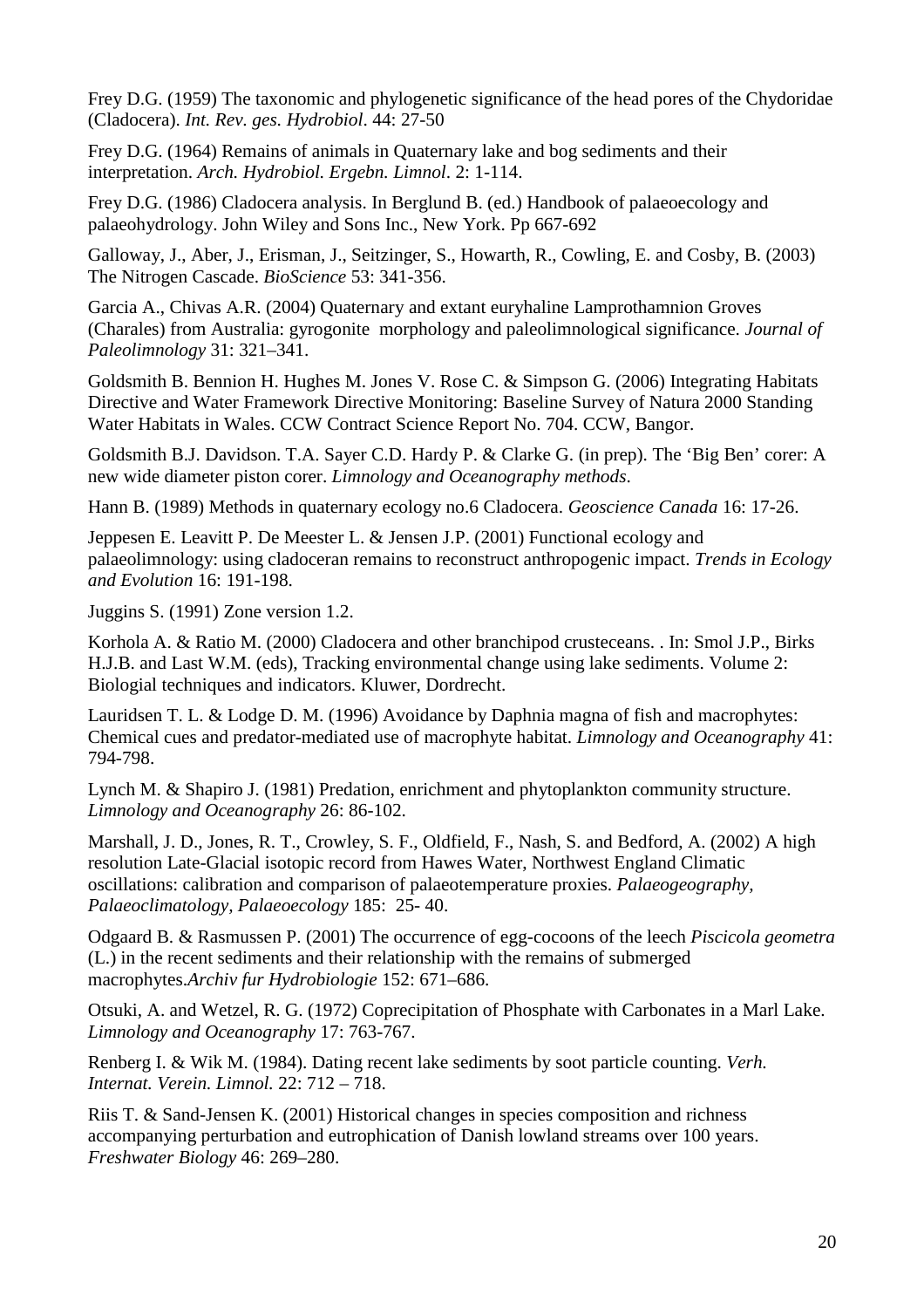Rose N.L. Harlock S. Appleby P.G. & Battarbee R.W. (1995). The dating of recent lake sediments in the United Kingdom and Ireland using spheroidal carbonaceous particle concentration profiles. *Holocene* 5: 328-335.

Rose N.L. & Appleby P.G. (2005) Regional applications of lake sediment dating by spheroidal carbonaceous particle analysis I: United Kingdom. *Journal of Paleolimnology* 34: 349–361

Scheffer M. Hosper S.H. Meijer M-L. Moss B. & Jeppesen E. (1993) Alternative equilibria in shallow lakes. *Trends in Ecology and Evolution* 8: 275-279.

Stewart N. (2004) *Vegetation Survey of Llyn Cadarn, Cors Goch, Anglesey*. Report to North Wales Wildlife Trust.

Wolfe A.P. Baron J.S. & Cornett R.J. (2000) Anthropogenic nitrogen deposition induces rapid ecological changes in alpine lakes of the Colorado Front Range (USA) *Journal of Paleolimnology* 25: 1–7, 2001.

Zhao Y. Sayer C.D. Birks H.H. Hughes M. & Peglar S.M. (2006) Spatial representation of aquatic vegetation by macrofossils and pollen in a small and shallow lake. *Journal of Palaeolimnology* 35: 335-350.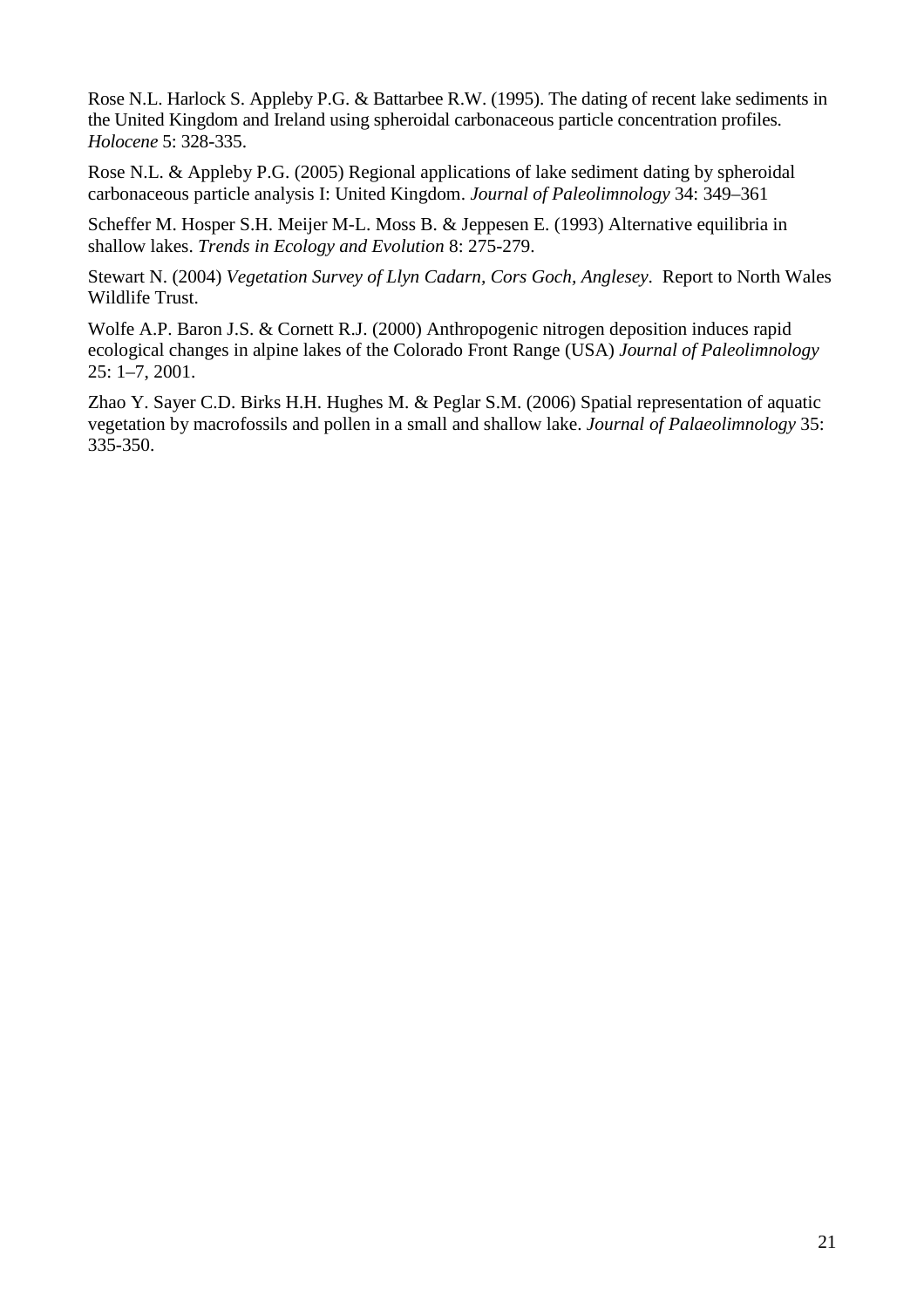## **APPENDICES**

## 1. Lithostratigraphic data

<span id="page-21-0"></span>

| <b>CADA3</b>        |                             |                                    |                 |                     |                     |                      |                    |          |                 |                 |
|---------------------|-----------------------------|------------------------------------|-----------------|---------------------|---------------------|----------------------|--------------------|----------|-----------------|-----------------|
| Top<br><b>Depth</b> | <b>Base</b><br><b>Depth</b> | <b>Mid</b><br><b>Depth</b><br>(cm) | <b>Crucible</b> | Cruc. &<br>wet sed. | Cruc. &<br>dry sed. | Cruc. &<br>550C sed. | Cruc &<br>950 sed. | Dry Wt % | LOI 550 %<br>wt | CO <sub>3</sub> |
| 0                   | 1                           | 0.500                              | 6.2755          | 7.7177              | 6.3936              | 6.3631               | 6.3397             | 8.1889   | 25.8256         | 26.9467         |
|                     | $\overline{c}$              | 1.500                              | 5.7119          | 7.004               | 5.8442              | 5.8105               | 5.7825             | 10.2391  | 25.4724         | 28.7831         |
| $\overline{c}$      | $\sqrt{3}$                  | 2.500                              | 6.1451          | 7.9151              | 6.3213              | 6.2782               | 6.2413             | 9.9548   | 24.4608         | 28.4813         |
| 3                   | 4                           | 3.500                              | 6.0058          | 7.8172              | 6.2144              | 6.1648               | 6.1187             | 11.5160  | 23.7776         | 30.0556         |
| 4                   | 5                           | 4.500                              | 5.802           | 7.0316              | 5.9519              | 5.9171               | 5.8836             | 12.1910  | 23.2155         | 30.3936         |
| 5                   | 6                           | 5.500                              | 5.8942          | 7.0068              | 6.0388              | 6.0051               | 5.9726             | 12.9966  | 23.3057         | 30.5671         |
| 6                   | $\overline{7}$              | 6.500                              | 5.9511          | 7.4594              | 6.1443              | 6.0941               | 6.0557             | 12.8091  | 25.9834         | 27.0311         |
| $\overline{7}$      | $\bf 8$                     | 7.500                              | 5.9581          | 7.7168              | 6.1687              | 6.1098               | 6.0712             | 11.9748  | 27.9677         | 24.9269         |
| 8                   | 9                           | 8.500                              | 5.9535          | 7.8378              | 6.1857              | 6.1217               | 6.0782             | 12.3229  | 27.5624         | 25.4780         |
| 9                   | 10                          | 9.500                              | 5.7669          | 7.4104              | 5.9639              | 5.9074               | 5.8715             | 11.9866  | 28.6802         | 24.7838         |
| 10                  | 11                          | 10.500                             | 6.5935          | 8.172               | 6.7801              | 6.7277               | 6.6932             | 11.8213  | 28.0815         | 25.1447         |
| 11                  | 12                          | 11.500                             | 5.8401          | 7.5855              | 6.0657              | 6.0001               | 5.9601             | 12.9254  | 29.0780         | 24.1135         |
| 12                  | 13                          | 12.500                             | 6.0814          | 7.6934              | 6.2818              | 6.2202               | 6.1862             | 12.4318  | 30.7385         | 23.0739         |
| 13                  | 14                          | 13.500                             | 5.9762          | 7.9173              | 6.1978              | 6.1315               | 6.0935             | 11.4162  | 29.9188         | 23.3213         |
| 14                  | 15                          | 14.500                             | 5.6708          | 7.5665              | 5.9113              | 5.8417               | 5.7972             | 12.6866  | 28.9397         | 25.1642         |
| 15                  | 16                          | 15.500                             | 6.0836          | 7.2909              | 6.2663              | 6.219                | 6.1845             | 15.1329  | 25.8894         | 25.6814         |
| 16                  | 17                          | 16.500                             | 5.7867          | 7.0085              | 5.9364              | 5.8894               | 5.8636             | 12.2524  | 31.3961         | 23.4389         |
| 17                  | 18                          | 17.500                             | 5.4846          | 6.5924              | 5.6256              | 5.5832               | 5.5576             | 12.7279  | 30.0709         | 24.6922         |
| 18                  | 19                          | 18.500                             | 5.9976          | 7.4124              | 6.1695              | 6.1128               | 6.083              | 12.1501  | 32.9843         | 23.5765         |
| 19                  | 20                          | 19.500                             | 5.875           | 7.532               | 6.0747              | 6.0056               | 5.9709             | 12.0519  | 34.6019         | 23.6314         |
| 20                  | 21                          | 20.500                             | 5.7677          | 7.7337              | 6.019               | 5.9372               | 5.8937             | 12.7823  | 32.5507         | 23.5416         |
| 21                  | 22                          | 21.500                             | 5.8511          | 6.8962              | 5.9774              | 5.9341               | 5.9123             | 12.0850  | 34.2835         | 23.4743         |
| 22                  | 23                          | 22.500                             | 5.9787          | 7.4497              | 6.1548              | 6.0975               | 6.0655             | 11.9714  | 32.5383         | 24.7132         |
| 23                  | 24                          | 23.500                             | 5.5971          | 6.9118              | 5.7595              | 5.7041               | 5.6764             | 12.3526  | 34.1133         | 23.1970         |
| 24                  | 25                          | 24.500                             | 6.0074          | 7.5558              | 6.2014              | 6.1386               | 6.1047             | 12.5291  | 32.3711         | 23.7649         |
| 25                  | 26                          | 25.500                             | 5.7002          | 7.4183              | 5.9138              | 5.8457               | 5.8088             | 12.4323  | 31.8820         | 23.4944         |
| 26                  | 27                          | 26.500                             | 5.9266          | 7.5893              | 6.1426              | 6.0755               | 6.0384             | 12.9909  | 31.0648         | 23.3593         |
| 27                  | 28                          | 27.500                             | 6.147           | 7.4757              | 6.3202              | 6.2655               | 6.2361             | 13.0353  | 31.5820         | 23.0855         |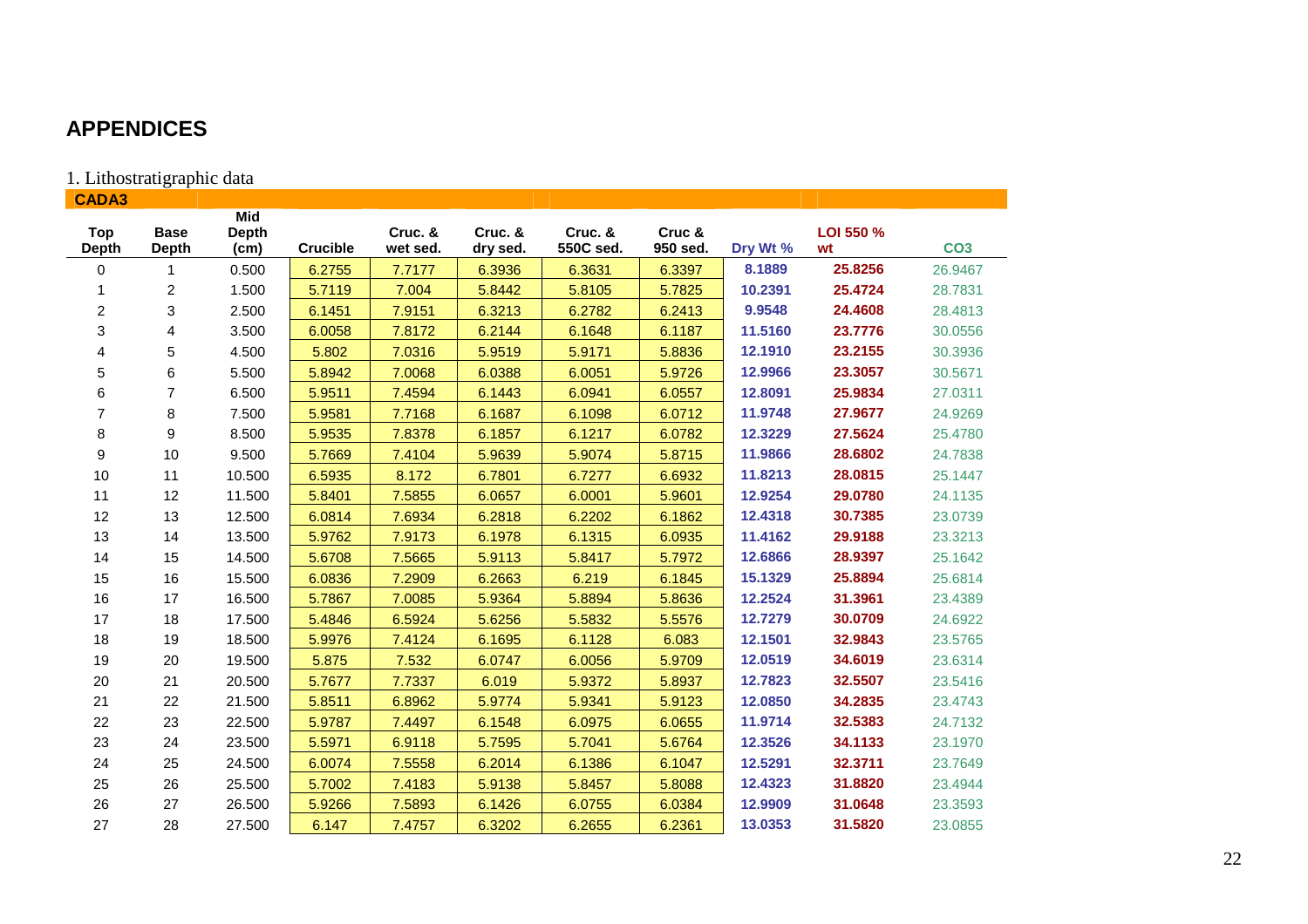| 28 | 29 | 28.500 | 6.4037 | 7.4499 | 6.5363 | 6.4948 | 6.4726 | 12.6744 | 31.2971 | 22.7692 |
|----|----|--------|--------|--------|--------|--------|--------|---------|---------|---------|
| 29 | 30 | 29.500 | 5.7854 | 6.8954 | 5.9326 | 5.8884 | 5.8624 | 13.2613 | 30.0272 | 24.0217 |
| 30 | 31 | 30.500 | 6.2904 | 7.3595 | 6.4277 | 6.386  | 6.3629 | 12.8426 | 30.3714 | 22.8813 |
| 31 | 32 | 31.500 | 5.9577 | 7.2088 | 6.1244 | 6.0764 | 6.0472 | 13.3243 | 28.7942 | 23.8224 |
| 32 | 33 | 32.500 | 5.6724 | 6.9013 | 5.8556 | 5.8034 | 5.7711 | 14.9076 | 28.4934 | 23.9782 |
| 33 | 34 | 33.500 | 5.9553 | 7.363  | 6.1641 | 6.1057 | 6.0682 | 14.8327 | 27.9693 | 24.4253 |
| 34 | 35 | 34.500 | 5.7175 | 7.2191 | 5.9354 | 5.8769 | 5.8371 | 14.5112 | 26.8472 | 24.8408 |
| 35 | 36 | 35.500 | 6.139  | 7.4815 | 6.324  | 6.2737 | 6.239  | 13.7803 | 27.1892 | 25.5092 |
| 36 | 37 | 36.500 | 5.8413 | 7.5099 | 6.0879 | 6.0227 | 5.9761 | 14.7789 | 26.4396 | 25.6999 |
| 37 | 38 | 37.500 | 5.7574 | 7.323  | 5.9866 | 5.9263 | 5.8825 | 14.6398 | 26.3089 | 25.9895 |
| 38 | 39 | 38.500 | 6.1257 | 7.4898 | 6.3609 | 6.307  | 6.2578 | 17.2421 | 22.9167 | 28.4490 |
| 39 | 40 | 39.500 | 6.3167 | 8.1411 | 6.6008 | 6.5309 | 6.4737 | 15.5722 | 24.6040 | 27.3819 |
| 40 | 41 | 40.500 | 6.0819 | 7.6037 | 6.3105 | 6.2539 | 6.2079 | 15.0217 | 24.7594 | 27.3666 |
| 41 | 42 | 41.500 | 5.7684 | 7.5507 | 6.0696 | 6.0058 | 5.9381 | 16.8995 | 21.1819 | 30.5684 |
| 42 | 43 | 42.500 | 5.8028 | 7.5286 | 6.0957 | 6.0296 | 5.9653 | 16.9718 | 22.5674 | 29.8559 |
| 43 | 44 | 43.500 | 5.9517 | 7.907  | 6.2778 | 6.2062 | 6.1338 | 16.6777 | 21.9565 | 30.1944 |
| 44 | 45 | 44.500 | 5.8944 | 7.413  | 6.1778 | 6.1268 | 6.0568 | 18.6619 | 17.9958 | 33.5921 |
| 45 | 46 | 45.500 | 5.7857 | 6.9012 | 5.9898 | 5.9491 | 5.9007 | 18.2967 | 19.9412 | 32.2509 |
| 46 | 47 | 46.500 | 5.9269 | 7.1998 | 6.1801 | 6.1311 | 6.0699 | 19.8916 | 19.3523 | 32.8720 |
| 47 | 48 | 47.500 | 5.7167 | 6.7338 | 5.8901 | 5.8529 | 5.814  | 17.0485 | 21.4533 | 30.5098 |
| 48 | 49 | 48.500 | 5.8744 | 7.5692 | 6.1734 | 6.1167 | 6.0445 | 17.6422 | 18.9632 | 32.8401 |
| 49 | 50 | 49.500 | 5.7671 | 7.2699 | 6.047  | 5.9941 | 5.9263 | 18.6252 | 18.8996 | 32.9432 |
| 50 | 51 | 50.500 | 6.4029 | 8.0864 | 6.704  | 6.6405 | 6.5719 | 17.8854 | 21.0893 | 30.9851 |
| 51 | 52 | 51.500 | 5.8631 | 7.3077 | 6.1583 | 6.1083 | 6.0351 | 20.4347 | 16.9377 | 33.7236 |
| 52 | 53 | 52.500 | 5.5959 | 6.7727 | 5.8201 | 5.7815 | 5.726  | 19.0517 | 17.2168 | 33.6664 |
| 53 | 54 | 53.500 | 6.3168 | 7.7201 | 6.5927 | 6.5465 | 6.4781 | 19.6608 | 16.7452 | 33.7166 |
| 54 | 55 | 54.500 | 5.699  | 6.9836 | 5.9507 | 5.9044 | 5.8443 | 19.5936 | 18.3949 | 32.4736 |
| 55 | 56 | 55.500 | 6.1153 | 7.6089 | 6.4237 | 6.3689 | 6.2943 | 20.6481 | 17.7691 | 32.8975 |
| 56 | 57 | 56.500 | 5.9272 | 7.3161 | 6.1766 | 6.1237 | 6.0672 | 17.9567 | 21.2109 | 30.8099 |
| 57 | 58 | 57.500 | 6.0006 | 7.8028 | 6.3249 | 6.2566 | 6.1826 | 17.9947 | 21.0607 | 31.0330 |
| 58 | 59 | 58.500 | 6.1338 | 7.5411 | 6.4206 | 6.3673 | 6.2989 | 20.3795 | 18.5844 | 32.4351 |
| 59 | 60 | 59.500 | 5.6739 | 7.5666 | 6.068  | 5.993  | 5.8991 | 20.8221 | 19.0307 | 32.4040 |
| 60 | 61 | 60.500 | 5.198  | 6.3209 | 5.4174 | 5.3728 | 5.3236 | 19.5387 | 20.3282 | 30.4977 |
| 61 | 62 | 61.500 | 5.8887 | 6.9827 | 6.1209 | 6.0751 | 6.0221 | 21.2249 | 19.7244 | 31.0422 |
| 62 | 63 | 62.500 | 5.8499 | 7.1912 | 6.1023 | 6.0442 | 5.9916 | 18.8176 | 23.0190 | 28.3423 |
| 63 | 64 | 63.500 | 6.138  | 7.6997 | 6.4419 | 6.3741 | 6.3085 | 19.4596 | 22.3100 | 29.3570 |
| 64 | 65 | 64.500 | 6.1253 | 7.2669 | 6.3481 | 6.3026 | 6.2518 | 19.5165 | 20.4219 | 31.0090 |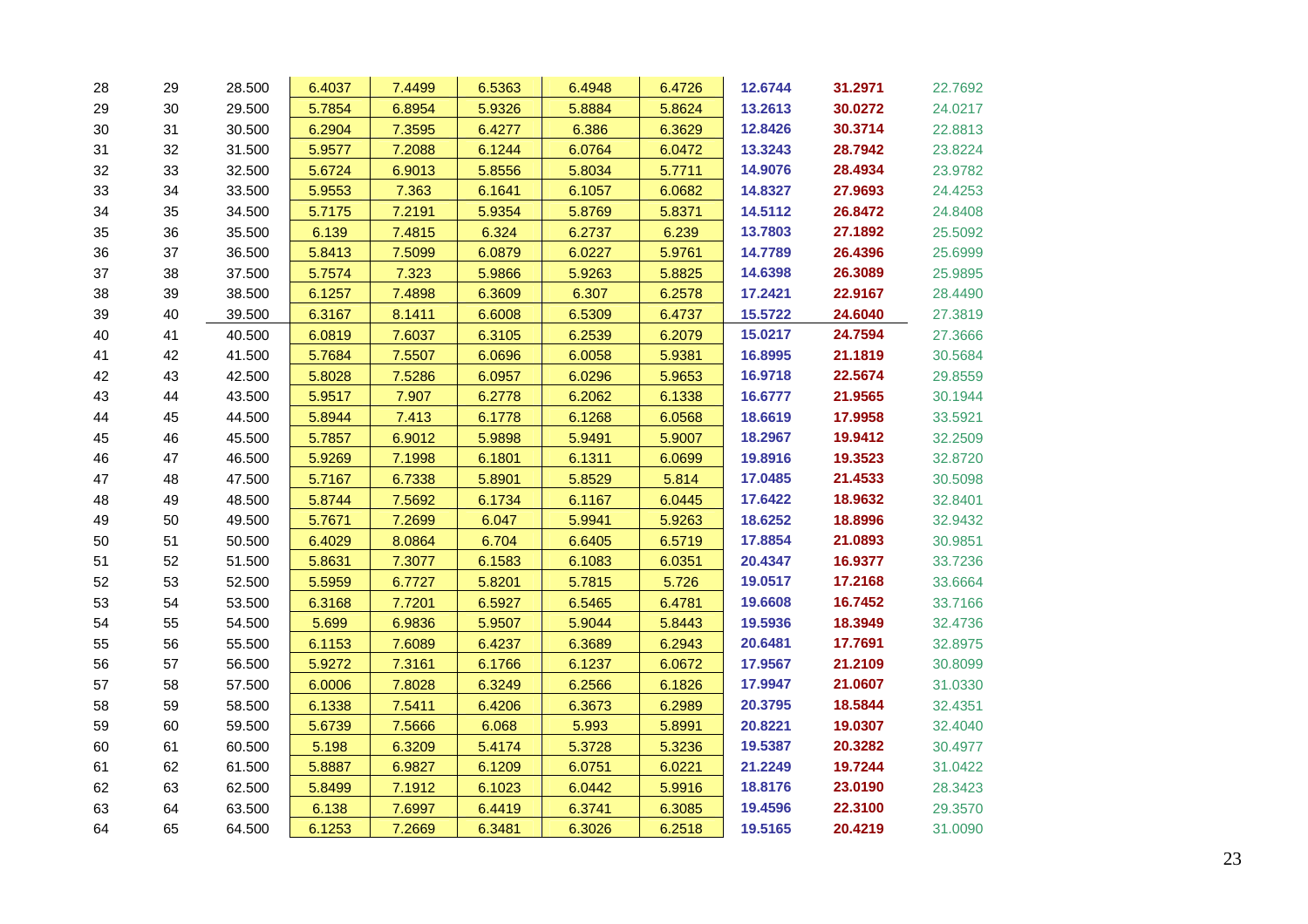| 65 | 66 | 65,500 | 6.2897 | 8.1408 | 6.63   | 6.5497 | 6.4778 | 18,3837 | 23.5968 | 28,7346 |
|----|----|--------|--------|--------|--------|--------|--------|---------|---------|---------|
| 66 | 67 | 66.500 | 4.8639 | 6.0917 | 5.1176 | 5.064  | 5.0063 | 20.6630 | 21.1273 | 30,9310 |
| 67 | 68 | 67.500 | 6.0833 | 7.1864 | 6.2906 | 6.2501 | 6.2015 | 18.7925 | 19.5369 | 31.8842 |
| 68 | 69 | 68.500 | 5.4834 | 6.5948 | 5.7192 | 5.6769 | 5.6152 | 21.2165 | 17.9389 | 35.5861 |
| 69 | 70 | 69.500 | 5.7837 | 6.9374 | 6.0422 | 5.9971 | 5.93   | 22.4062 | 17.4468 | 35,3021 |
| 70 | 71 | 70.500 | 5.5934 | 6.6125 | 5.7982 | 5.7599 | 5.71   | 20.0962 | 18.7012 | 33.1367 |
| 71 | 72 | 71.500 | 5.7565 | 6.7853 | 5.9842 | 5.9402 | 5.8851 | 22.1326 | 19,3237 | 32,9100 |
| 72 | 73 | 72.500 | 5.6415 | 6.8008 | 5.8904 | 5.8461 | 5.7814 | 21.4699 | 17.7983 | 35.3524 |
| 73 | 74 | 73.500 | 5.6849 | 6.9416 | 5.9343 | 5.8834 | 5.8233 | 19.8456 | 20.4090 | 32.7731 |
| 74 | 75 | 74.500 | 4.922  | 6.4062 | 5.2707 | 5.205  | 5.1194 | 23,4941 | 18.8414 | 33.3857 |
| 75 | 76 | 75.500 | 5.9962 | 7.473  | 6.2558 | 6.2015 | 6.1403 | 17.5785 | 20.9168 | 32,0616 |

### 2. CADA3 SCP concentrations

|            |              | 90% Conf. |
|------------|--------------|-----------|
| Mean depth | SCP conc     | int.      |
| (cm)       | $(gDM^{-1})$ | $(gDM^1)$ |
| 0.5        | 406          | 397       |
| 1.5        | 345          | 338       |
| 2.5        | 927          | 524       |
| 4.5        | 392          | 384       |
| 6.5        | 1327         | 751       |
| 8.5        | 895          | 620       |
| 10.5       | 2320         | 1017      |
| 12.5       | 1651         | 1144      |
| 14.5       | 722          | 707       |
| 16.5       | 636          | 441       |
| 18.5       | 943          | 924       |
| 20.5       | 0            | 0         |
| 22.5       | 0            | 0         |
| 24.5       | 0            | 0         |
| 26.5       | 0            | 0         |
| 28.5       | 0            | 0         |
| 30.5       | 0            | 0         |
| 34.5       | 0            | 0         |
| 38.5       | 0            | 0         |
| 42.5       | 0            | 0         |
| 46.5       | 0            | 0         |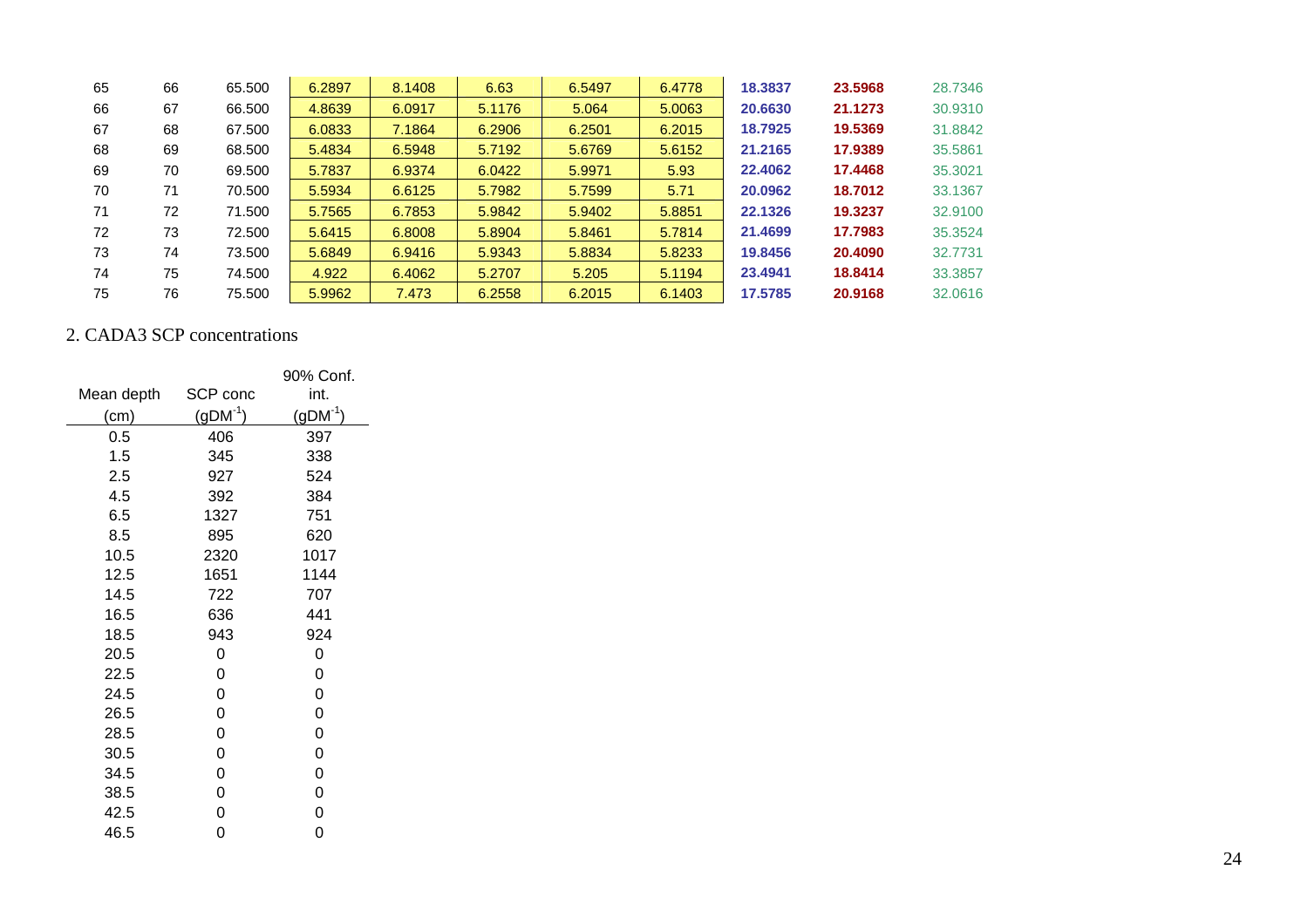| 50.5 | O | O |
|------|---|---|
| 54.5 | O | O |
| 58.5 | O | O |

|  |  | 3. CADA Phosphorus sediment concentration, expressed as mg $g^{-1}$ as $P_2O_3$ |  |  |
|--|--|---------------------------------------------------------------------------------|--|--|
|  |  |                                                                                 |  |  |

| Level   | Depth | P    |
|---------|-------|------|
| cada001 | 0     | 1.20 |
| cada002 | 4.5   | 1.14 |
| cada003 | 6.5   | 1.10 |
| cada005 | 9.5   | 1.07 |
| cada006 | 11.5  | 1.08 |
| cada007 | 16.5  | 1.10 |
| cada008 | 21.5  | 1.07 |
| cada009 | 21.5  | 1.03 |
| cada010 | 25.5  | 1.02 |
| cada011 | 28.5  | 0.97 |
| cada012 | 31.5  | 0.93 |
| cada014 | 35.5  | 0.89 |
| cada015 | 37.5  | 0.90 |
| cada016 | 41.5  | 0.77 |
| cada017 | 45.5  | 0.58 |
| cada019 | 49.5  | 0.55 |
| cada020 | 53.5  | 0.57 |
| cada021 | 57.5  | 0.58 |
| cada022 | 61.5  | 0.64 |
| cada023 | 65.5  | 0.65 |
| cada024 | 65.5  | 0.66 |
| cada025 | 69.5  | 0.77 |
| cada026 | 73.5  | 0.56 |

| 4. Macrofossil data         |       |        |         |        |        |        |        |        |       |       |
|-----------------------------|-------|--------|---------|--------|--------|--------|--------|--------|-------|-------|
| Depth (cm)                  |       | 10     | 20      | 30     | 40     | 45     | 54     | 60     | 64    | 70    |
| <b>Plant remains</b>        |       |        |         |        |        |        |        |        |       |       |
| Potentilla seeds            | 0.00  | 0.00   | 0.00    | 0.00   | 0.00   | 0.00   | 0.00   | 0.00   | 0.00  | 1.00  |
| Nymphaea alba seed fragment | 0.00  | 0.00   | 0.00    | 0.00   | 0.00   | 0.00   | 0.00   | 0.00   | 0.00  | 1.00  |
| Nymphaeaceae trichosclerids | 83.33 | 353.33 | 1250.00 | 450.00 | 233.33 | 183.33 | 170.00 | 166.67 | 10.00 | 50.00 |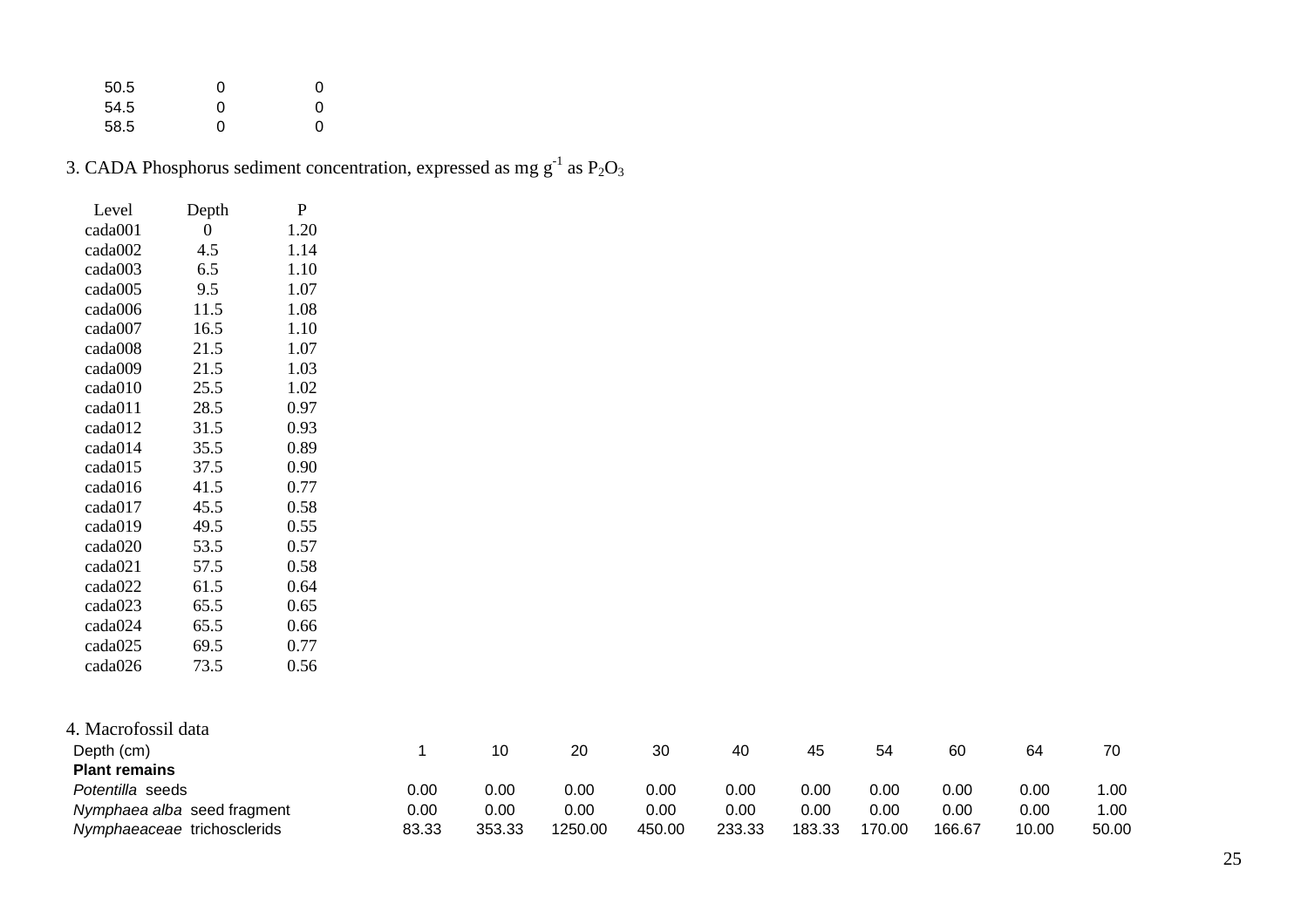| Silene seeds                                | 0.00    | 3.33    | 0.00    | 0.00   | 0.00   | 0.00   | 0.00   | 0.00   | 0.00    | 0.00    |
|---------------------------------------------|---------|---------|---------|--------|--------|--------|--------|--------|---------|---------|
| Chara aspera type oospores                  | 0.00    | 0.00    | 0.00    | 0.00   | 0.00   | 0.00   | 0.00   | 3.33   | 0.00    | 12.00   |
| Chara vulgaris oospores                     | 0.00    | 3.33    | 0.00    | 3.33   | 11.67  | 6.67   | 24.00  | 41.67  | 39.00   | 237.00  |
| Chara hispida oospores                      | 0.00    | 0.00    | 0.00    | 0.00   | 0.00   | 0.00   | 3.00   | 6.67   | 12.00   | 0.00    |
| Selliginella selaginoides megaspores        | 0.00    | 0.00    | 0.00    | 0.00   | 0.00   | 0.00   | 0.00   | 0.00   | 3.00    | 0.00    |
| Lemna triscula leaves                       | 0.00    | 0.00    | 0.00    | 0.00   | 0.00   | 0.00   | 0.00   | 0.00   | 0.00    | 3.00    |
| Glyceria seeds                              | 0.00    | 0.00    | 0.00    | 0.00   | 0.00   | 0.00   | 1.00   | 0.00   | 0.00    | 1.00    |
| Juncus seeds                                | 16.67   | 0.00    | 0.00    | 0.00   | 16.67  | 0.00   | 61.00  | 16.67  | 50.00   | 20.00   |
| Moss leaves (sphagnum)                      | 0.00    | 0.00    | 0.00    | 0.00   | 0.00   | 6.67   | 11.00  | 0.00   | 16.00   | 5.00    |
| Epilobium seeds                             | 0.00    | 0.00    | 0.00    | 0.00   | 0.00   | 0.00   | 0.00   | 3.33   | 0.00    | 0.00    |
| Carex seed (triangular)                     | 0.00    | 0.00    | 0.00    | 0.00   | 0.00   | 0.00   | 2.00   | 0.00   | 0.00    | 1.00    |
| Fern sporangium                             | 16.67   | 83.33   | 283.33  | 216.67 | 183.33 | 366.67 | 260.00 | 316.67 | 360.00  | 250.00  |
| Callitriche seeds                           | 0.00    | 0.00    | 0.00    | 0.00   | 0.00   | 0.00   | 0.00   | 0.00   | 2.00    | 0.00    |
| Potamogeton seeds unident (part             |         |         |         |        |        |        |        |        |         |         |
| decayed)                                    | 0.00    | 0.00    | 0.00    | 0.00   | 0.00   | 0.00   | 0.00   | 0.00   | 1.00    | 0.00    |
| Potamogeton spp (fine) leaf fragments       | 0.00    | 0.00    | 0.00    | 6.67   | 0.00   | 6.67   | 40.00  | 30.00  | 11.00   | 0.00    |
| Potamogeton obtusifolius leaf tips          | 0.00    | 0.00    | 0.00    | 0.00   | 0.00   | 0.00   | 2.00   | 0.00   | 0.00    | 0.00    |
| Potamogeton seed undiff.                    | 0.00    | 0.00    | 0.00    | 0.00   | 0.00   | 0.00   | 0.00   | 0.00   | 0.00    | 3.00    |
| Potamogeton berchtoldii/ pusillus leaf tips | 0.00    | 3.33    | 0.00    | 3.33   | 3.33   | 3.33   | 5.00   | 0.00   | 0.00    | 0.00    |
| Moss leaves golden                          | 3886.67 | 5020.00 | 1076.67 | 560.00 | 303.33 | 280.00 | 407.00 | 606.67 | 2498.00 | 8670.00 |
| Cladium type seeds                          | 0.00    | 0.00    | 0.00    | 3.33   | 0.00   | 0.00   | 0.00   | 0.00   | 1.00    | 0.00    |
| <b>Clear Gelatinous balls</b>               | 0.00    | 0.00    | 0.00    | 0.00   | 0.00   | 166.67 | 0.00   | 0.00   | 0.00    | 0.00    |
| <b>Invertbrate remains</b>                  |         |         |         |        |        |        |        |        |         |         |
| Case of Trichoptera (Fragments)             | 0.00    | 3.33    | 3.33    | 6.67   | 16.67  | 3.33   | 6.00   | 3.33   | 2.00    | 1.00    |
| Agraylea case                               | 0.00    | 0.00    | 0.00    | 0.00   | 0.00   | 0.00   | 0.00   | 0.00   | 1.00    | 0.00    |
| Plumatella statoblasts                      | 0.00    | 33.33   | 66.67   | 116.67 | 83.33  | 66.67  | 170.00 | 233.33 | 150.00  | 830.00  |
| Oribatid mite heads                         | 0.00    | 33.33   | 36.67   | 0.00   | 16.67  | 66.67  | 41.00  | 50.00  | 20.00   | 1.00    |
| Testate amoeba conical flask                | 0.00    | 33.33   | 33.33   | 66.67  | 83.33  | 66.67  | 150.00 | 416.67 | 140.00  | 30.00   |
| Testate amoeba round                        | 500.00  | 250.00  | 50.00   | 83.33  | 133.33 | 233.33 | 130.00 | 200.00 | 670.00  | 610.00  |
| Frontoclypeal apotome (unknown)             | 6.67    | 6.67    | 16.67   | 26.67  | 16.67  | 3.33   | 4.00   | 23.33  | 2.00    | 32.00   |
| Cristatella statoblasts                     | 0.00    | 36.67   | 16.67   | 16.67  | 6.67   | 0.00   | 3.00   | 0.00   | 9.00    | 0.00    |
| Erpobdella egg cocoon                       | 0.00    | 0.00    | 6.67    | 0.00   | 0.00   | 0.00   | 0.00   | 0.00   | 0.00    | 0.00    |
| <b>Gastropod shells</b>                     |         |         |         |        |        |        |        |        |         |         |
| Gyraulus crista                             | 0.00    | 0.00    | 3.33    | 0.00   | 6.67   | 0.00   | 3.00   | 0.00   | 5.00    | 10.00   |
| Lymnaea peregra                             | 0.00    | 0.00    | 6.67    | 0.00   | 13.33  | 0.00   | 3.00   | 10.00  | 3.00    | 0.00    |
| Bathyomphalus contortus                     | 0.00    | 3.33    | 0.00    | 0.00   | 0.00   | 3.33   | 0.00   | 0.00   | 0.00    | 2.00    |
| Psidium shells                              | 0.00    | 26.67   | 66.67   | 53.33  | 200.00 | 36.67  | 16.00  | 23.33  | 12.00   | 0.00    |
| Hippeutis complanata                        | 0.00    | 3.33    | 3.33    | 3.33   | 0.00   | 0.00   | 0.00   | 0.00   | 0.00    | 1.00    |
|                                             |         |         |         |        |        |        |        |        |         |         |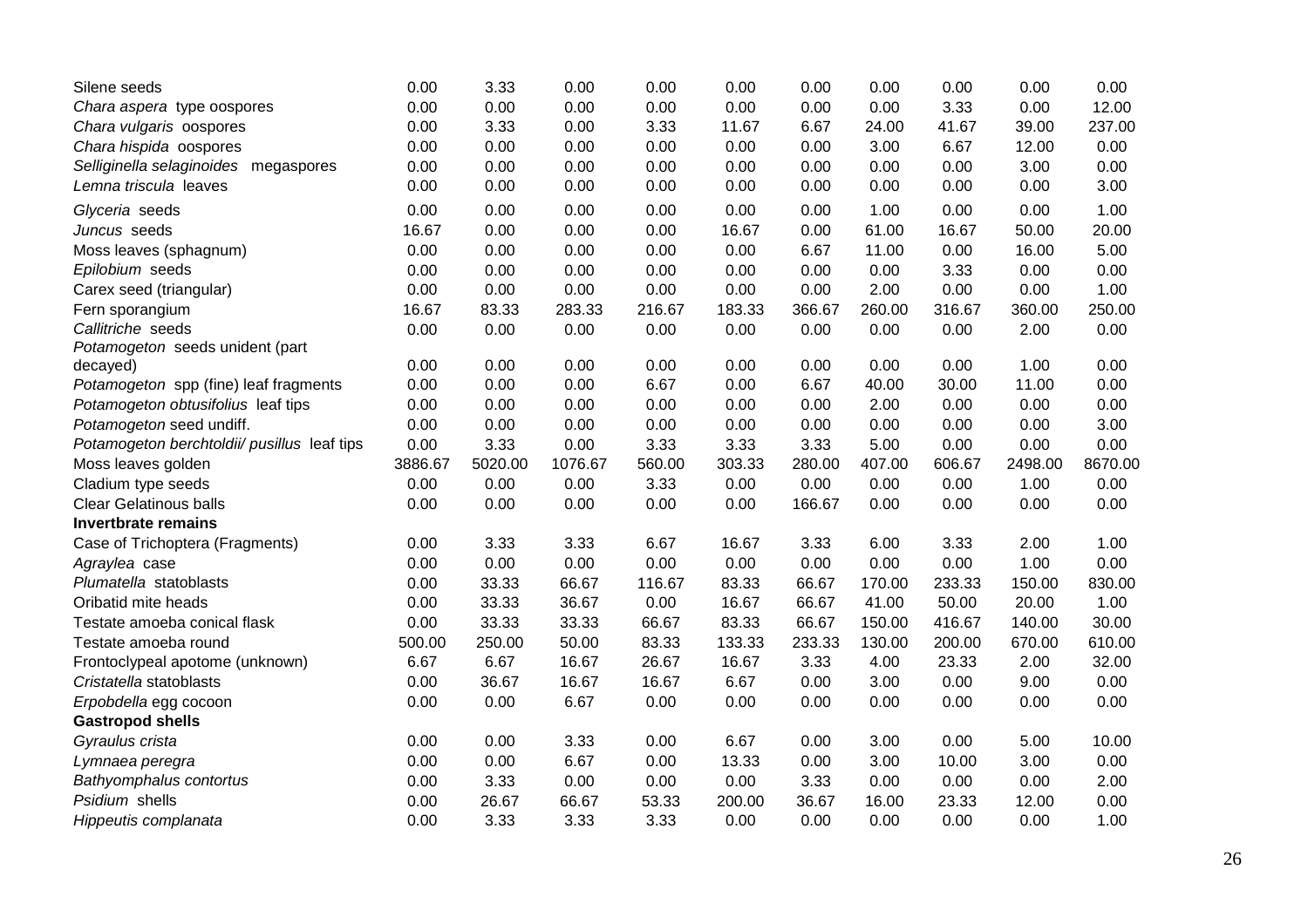| Valvata cristata              |         | 3.33    | 133.33 | 16.67  | 0.00    |        | 90.00   | 30.00  | 16.00  | 30.00<br>24.00    | 60.00  |
|-------------------------------|---------|---------|--------|--------|---------|--------|---------|--------|--------|-------------------|--------|
| Valvata piscinalis            |         | 0.00    | 36.67  | 6.67   | 10.00   |        | 50.00   | 16.67  | 9.00   | 3.33<br>5.00      | 20.00  |
| Ostracods (halves >125µm)     |         | 96.67   | 973.33 | 846.67 | 1146.67 |        | 2136.67 | 746.67 | 366.00 | 1803.33<br>560.00 | 101.00 |
| Cladoceran ephippia           |         |         |        |        |         |        |         |        |        |                   |        |
| Ceriodaphnia spp. ephippia    |         | 66.67   | 33.33  | 41.67  | 125.00  |        | 116.67  | 41.67  | 10.00  | 66.67<br>20.00    | 30.00  |
| Simocephalus spp. ephippia    |         | 0.00    | 0.00   | 0.00   | 0.00    |        | 3.33    | 3.33   | 0.00   | 0.00<br>10.50     | 0.50   |
| Daphnia hyalina agg. ephippia |         | 105.00  | 136.67 | 103.33 | 58.33   |        | 18.33   | 6.67   | 5.00   | 10.50<br>5.00     | 14.50  |
| Daphnia pulex agg. ephippia   |         | 10.00   | 0.00   | 0.00   | 0.00    |        | 0.00    | 0.00   | 1.00   | 0.00<br>0.00      | 0.00   |
| <b>Fish remains</b>           |         |         |        |        |         |        |         |        |        |                   |        |
| Fish vert/ bones              |         | 0.00    | 16.67  | 6.67   | 6.67    |        | 3.33    | 3.33   | 8.00   | 0.00<br>3.00      | 2.00   |
| 5. Cladoceran data            |         |         |        |        |         |        |         |        |        |                   |        |
| Depth (cm)                    | 0       | 10      | 20     | 30     | 40      | 44     | 55      | 60     | 64     | 70                |        |
| <b>Total Of Count</b>         | 1096.63 | 1165.62 | 948.66 | 492.54 | 957.95  | 510.65 | 923.11  | 574.80 | 719.30 | 1213.18           |        |
| Acroperus elongatus           | 0.00    | 0.00    | 0.41   | 0.24   | 0.70    | 0.16   | 0.00    | 0.15   | 0.00   | 0.00              |        |
| Acroperus harpae              | 3.81    | 1.80    | 3.66   | 11.58  | 16.75   | 14.12  | 13.04   | 9.37   | 9.22   | 11.95             |        |
| Alona affinis                 | 5.57    | 0.94    | 1.13   | 4.40   | 3.17    | 4.58   | 6.43    | 4.09   | 5.16   | 4.35              |        |
| Alona costata                 | 0.82    | 0.31    | 0.26   | 4.95   | 0.12    | 0.39   | 0.32    | 0.10   | 0.94   | 2.51              |        |
| Alona gut/rec                 | 15.49   | 5.93    | 4.07   | 1.82   | 8.19    | 8.09   | 10.71   | 2.01   | 1.72   | 8.69              |        |
| Alona guttata var tuberculata | 0.00    | 2.91    | 0.67   | 0.16   | 1.58    | 0.00   | 0.25    | 0.00   | 0.00   | 0.00              |        |
| Alona intermedia              | 0.47    | 0.78    | 2.27   | 0.55   | 1.82    | 1.71   | 1.45    | 2.01   | 1.72   | 1.09              |        |
| Alonella nana                 | 0.47    | 1.94    | 3.72   | 6.60   | 12.00   | 6.85   | 11.91   | 15.39  | 20.53  | 13.55             |        |
| Alona quadrangularis          | 1.17    | 1.88    | 1.29   | 5.60   | 4.16    | 4.58   | 4.67    | 7.10   | 4.31   | 2.09              |        |
| Alona rustica                 | 0.00    | 0.00    | 0.10   | 0.00   | 0.00    | 0.00   | 2.14    | 0.00   | 0.00   | 0.00              |        |
| Alonella exigua               | 0.23    | 0.31    | 0.00   | 0.55   | 0.93    | 0.31   | 0.13    | 0.00   | 0.31   | 0.23              |        |
| Alonella excisa               | 0.23    | 0.00    | 0.00   | 0.16   | 3.17    | 1.71   | 1.20    | 0.59   | 1.72   | 2.17              |        |
| Bosmina coregoni              | 4.09    | 0.00    | 0.00   | 0.00   | 0.00    | 0.00   | 0.00    | 0.00   | 0.00   | 0.00              |        |
| Bosmina longirostris          | 45.44   | 76.83   | 76.04  | 53.08  | 34.97   | 34.27  | 23.89   | 2.01   | 24.21  | 18.47             |        |
| Camptocercus rectirostris     | 0.00    | 0.00    | 0.00   | 0.16   | 0.79    | 0.54   | 0.83    | 26.16  | 1.93   | 1.70              |        |
| Chydorus piger                | 0.00    | 0.00    | 0.21   | 0.00   | 0.23    | 0.00   | 0.25    | 2.86   | 0.61   | 1.31              |        |
| Chydorus sphaericus           | 9.83    | 2.04    | 3.14   | 6.31   | 7.45    | 15.76  | 16.71   | 20.10  | 22.59  | 26.89             |        |
| Daphnia claw                  | 0.00    | 0.00    | 0.00   | 0.32   | 0.00    | 0.00   | 0.00    | 0.00   | 0.00   | 0.00              |        |
| Eurycercus lamellatus         | 0.00    | 0.24    | 0.10   | 0.32   | 1.70    | 0.16   | 0.13    | 2.16   | 0.46   | 0.34              |        |
| Graptolebris testudinaria     | 2.21    | 2.25    | 0.31   | 0.32   | 0.12    | 0.31   | 0.00    | 0.07   | 0.08   | 0.23              |        |
| Leydigia acanthocercoides     | 0.00    | 0.00    | 0.00   | 0.00   | 0.00    | 0.00   | 0.00    | 0.07   | 0.00   | 0.00              |        |
| Leydigia leydigii             | 0.00    | 0.00    | 0.00   | 0.00   | 0.12    | 0.00   | 0.06    | 0.82   | 0.61   | 0.00              |        |